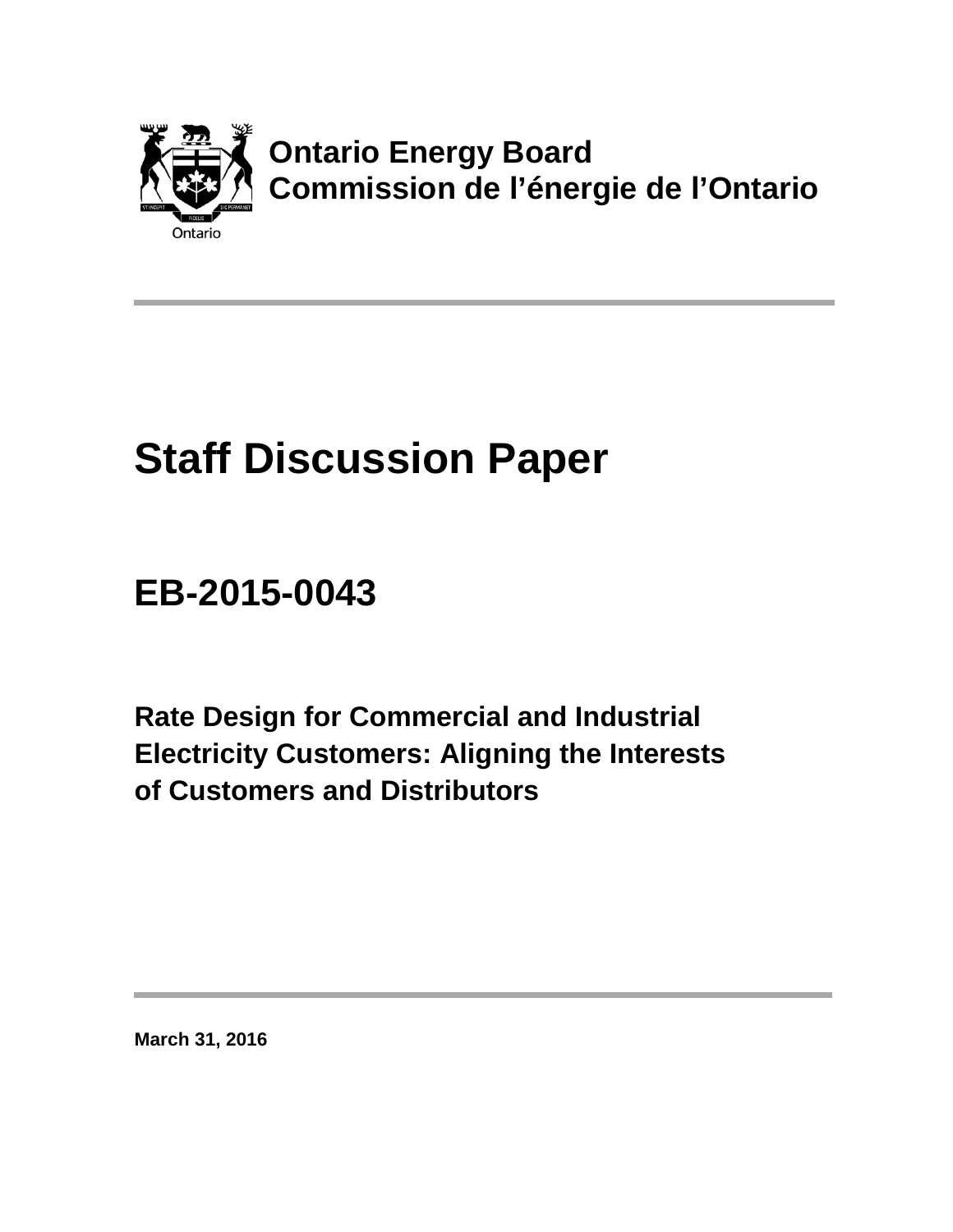# **TABLE OF CONTENTS**

| А.        |                                                         |  |
|-----------|---------------------------------------------------------|--|
|           |                                                         |  |
|           |                                                         |  |
|           |                                                         |  |
|           |                                                         |  |
| <b>B.</b> | ALIGNING THE INTERESTS OF CUSTOMERS AND DISTRIBUTORS  5 |  |
|           |                                                         |  |
|           |                                                         |  |
|           |                                                         |  |
|           |                                                         |  |
| C.        |                                                         |  |
|           |                                                         |  |
|           |                                                         |  |
|           |                                                         |  |
|           |                                                         |  |
|           |                                                         |  |
|           |                                                         |  |
|           |                                                         |  |
|           |                                                         |  |
|           |                                                         |  |
|           |                                                         |  |
|           |                                                         |  |
|           |                                                         |  |
|           |                                                         |  |
|           |                                                         |  |
|           |                                                         |  |
|           |                                                         |  |
|           |                                                         |  |
|           |                                                         |  |
|           |                                                         |  |
|           |                                                         |  |
|           |                                                         |  |
|           |                                                         |  |
|           |                                                         |  |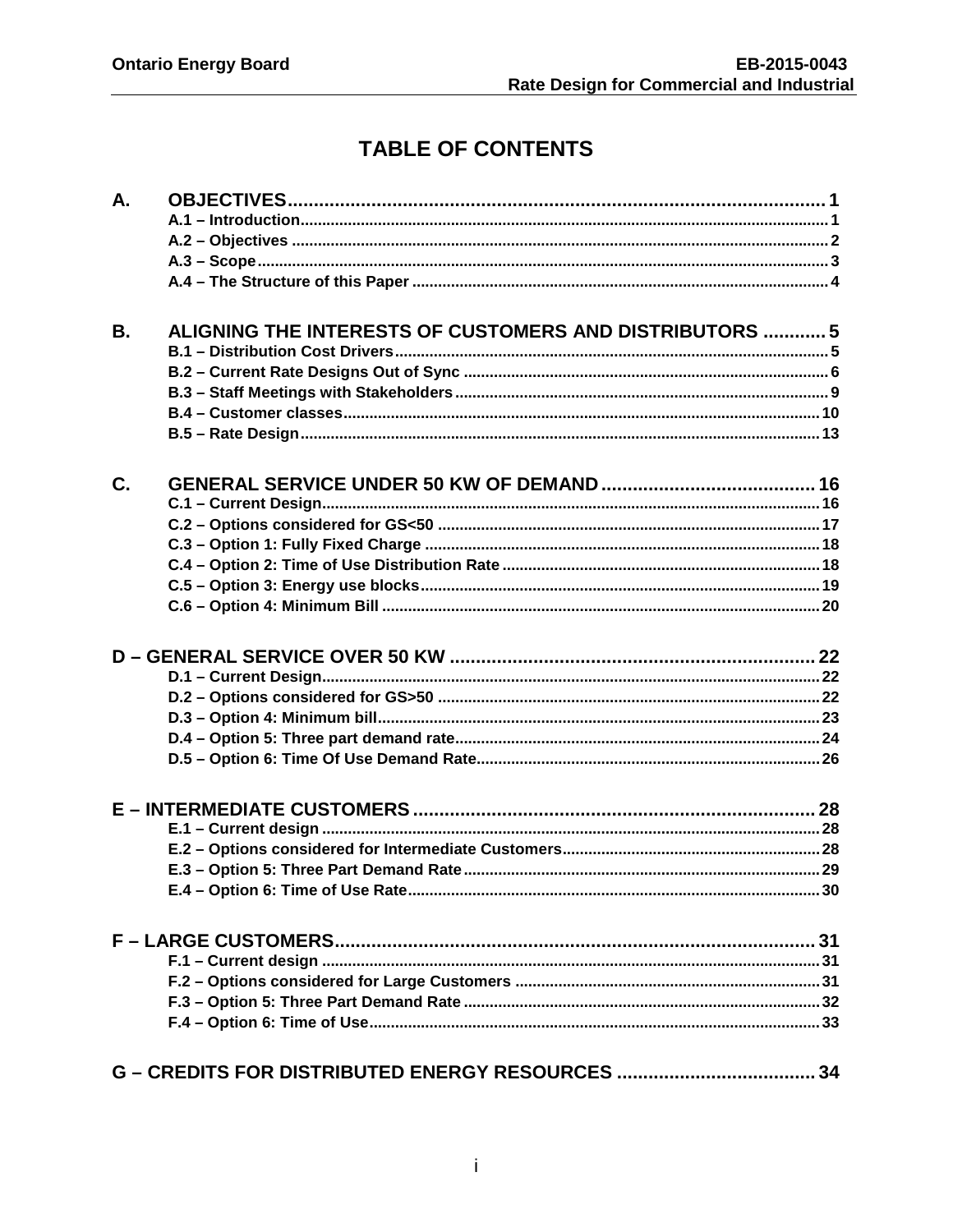# <span id="page-2-0"></span>**A. OBJECTIVES**

## <span id="page-2-1"></span>**A.1 – Introduction**

The pace of change enabled by significant technological advancements is affecting how energy is produced, transported and consumed. These advancements will enable greater consumer autonomy. Very real changes will emerge in energy consumer expectations and the way in which they engage with the energy market and service providers. Consumers will be much more actively involved in energy choices than they are today. The way customers are charged for their use of the grid should reflect and encourage sound economic choices.

The OEB took a major step in April 2015 by changing the structure of Ontario's residential electricity distribution rates. After extensive consultation with distributors, customers, customer representatives, conservation advocates and other stakeholders, the OEB released its report, Board Policy: A New Distribution Rate for Residential Electricity Customers<sup>[1](#page-2-2)</sup> (the April Report). The OEB announced that its general policy for rate design is to increase the amount of revenue collected through the fixed rate, and reduce the amount of revenue collected through the usage rate. It began implementation of this policy by directing electricity distributors to restructure residential rates so that all the costs for residential distribution service are collected through a fixed monthly charge.

In the April Report, the OEB stated that its policy for residential rate design will help achieve three main objectives:

- It will enable residential customers to leverage new technologies, manage costs through conservation, and better understand the value of distribution services.
- It is a fairer way to recover the costs of providing distribution service.
- It will provide greater revenue stability for distributors, which will position them for technological change in the sector, removing any disincentive to promote conservation, and help with their investment planning.

The OEB is continuing rate design reform with this next phase focusing on all commercial and industrial classes in electricity. There are approximately half a million of these customers in Ontario. They are only 10% of the total number of customers but account for nearly two thirds of the load and 38% of distribution revenue.

<span id="page-2-2"></span> <sup>1</sup> Materials related to the previous stage are available on the OEB website at **EB-2012-0410**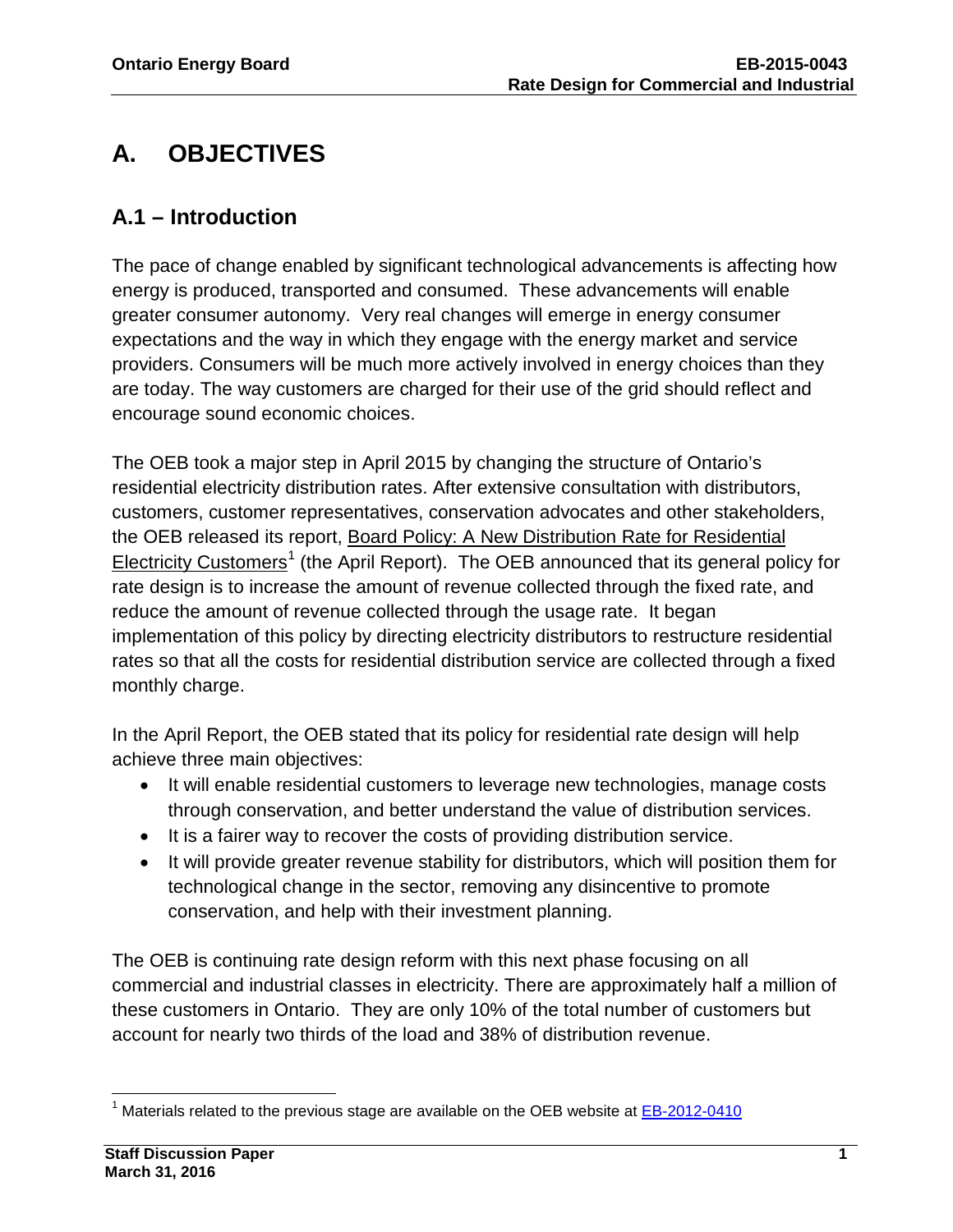As with the previous phase of the policy initiative, the OEB intends to increase the link between how customers use the system and how they pay for it. This link ensures fairness and economic outcomes for the customer and the distributor while also ensuring the electricity system continues to meet the needs of all participants. The OEB intends to do this through the use of innovative rate designs that incentivize customers and influence their behaviour.

# <span id="page-3-0"></span>**A.2 – Objectives**

In the April Report, the OEB stated that its goal is to equip customers with the information and the tools they need to make informed choices about how they use energy and:

- Enable customers to leverage new technologies, including self-generation using renewable resources
- Help customers manage their bills through conservation
- Help customers better understand the value of electricity service

The OEB's objective is to facilitate customer choice by ensuring that the new rate designs support innovation and enable access to energy options. The policy on residential rates emphasized simplicity and increasing customer understanding of the fixed nature of the distribution service. Customers should pay their fair share for the assets and services that they use and receive fair value for the services that they provide.

In looking at commercial and industrial customers, the OEB also intends to increase efficiency in the sector by optimizing use of the current system and optimizing investment for long-term cost containment. Current distribution rate designs are not fully linked to distribution cost drivers i.e. customer and demand, both connection and peak.

The industry now has the opportunity to use data from smart and interval meters to design rates that link to cost drivers more closely, particularly rates that vary by time of day. By basing rate design on the cost drivers for distribution systems, it will align the interests of distributors and customers. Customer decisions in their own interest are also in the interest of the distributor. Actions that customers take to reduce their bills will lower long term investments by distributors and help contain future distribution system costs. This is a goal that the OEB is interested in ultimately applying to residential customers as well.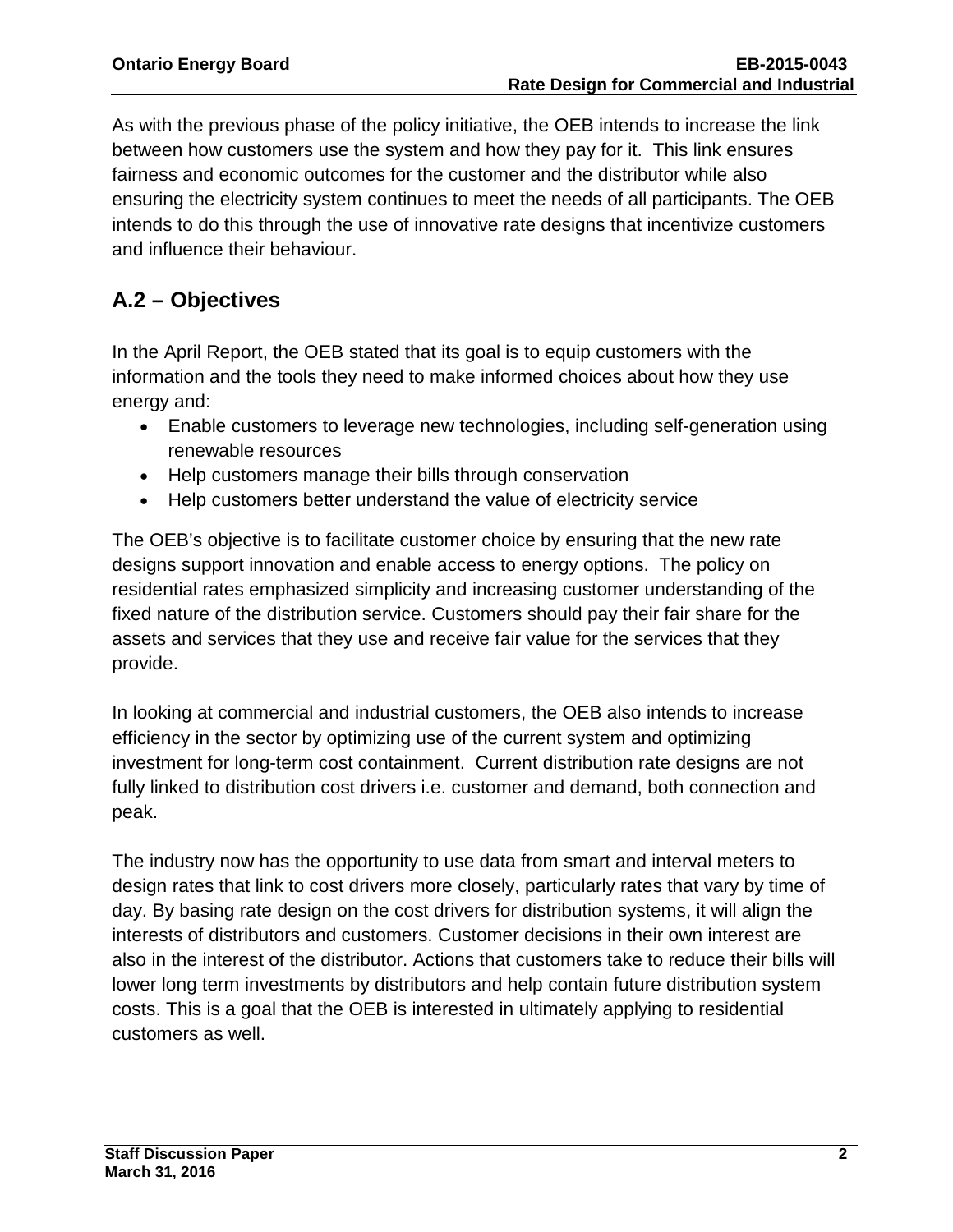New rate designs could encourage greater economic use by customers of distributed energy resources. Distributed energy resources<sup>[2](#page-4-1)</sup> (DER) are becoming more cost effective and increasing penetration. Customers with DER will impact the distribution system design and operation. DERs receive value from being connected to the distribution system. Their connection may result in additional costs. In turn, DER can provide value to the distribution system depending on the kinds of services they can offer, and when and where they can offer them. Rate design will need to balance these aspects.

## <span id="page-4-0"></span>**A.3 – Scope**

Rate design is about how a distributor collects money, not about how much it collects. The OEB will ensure that the change from one rate design to a new one will be revenue neutral. This project will not change the revenue requirement that is approved as a result of a proceeding for any distributor.

Rates for each class are established based on the OEB-approved costs allocated to each class. To the extent possible, the OEB will maintain existing rate classifications in order to avoid causing changes to the underlying cost allocations by class. This will also make it more transparent that the change is revenue neutral.

Commercial and industrial customers are classified into different rate classes according to their size as measured by their peak electricity consumption in kilowatts (kW). In practice that means current customers in the classifications of:

- general service under 50 kW (GS<50)
- general service over 50 kW (GS>50)
- intermediate customers (Intermediate) whether that is defined by the distributor as over 1500 kW, 3000 kW
- large customers (Large) that are generally defined as over 5000 kW

The way that the commodity, transmission, and other services are charged will not be affected. The OEB will address natural gas rate design in due course to coordinate with the performance-based ratemaking cycles of the investor owned utilities.

<span id="page-4-1"></span> $\overline{a}$  $2$  DER: Distributed Energy Resources including demand response, distributed generation (including micro-grids), and storage (including electric vehicles).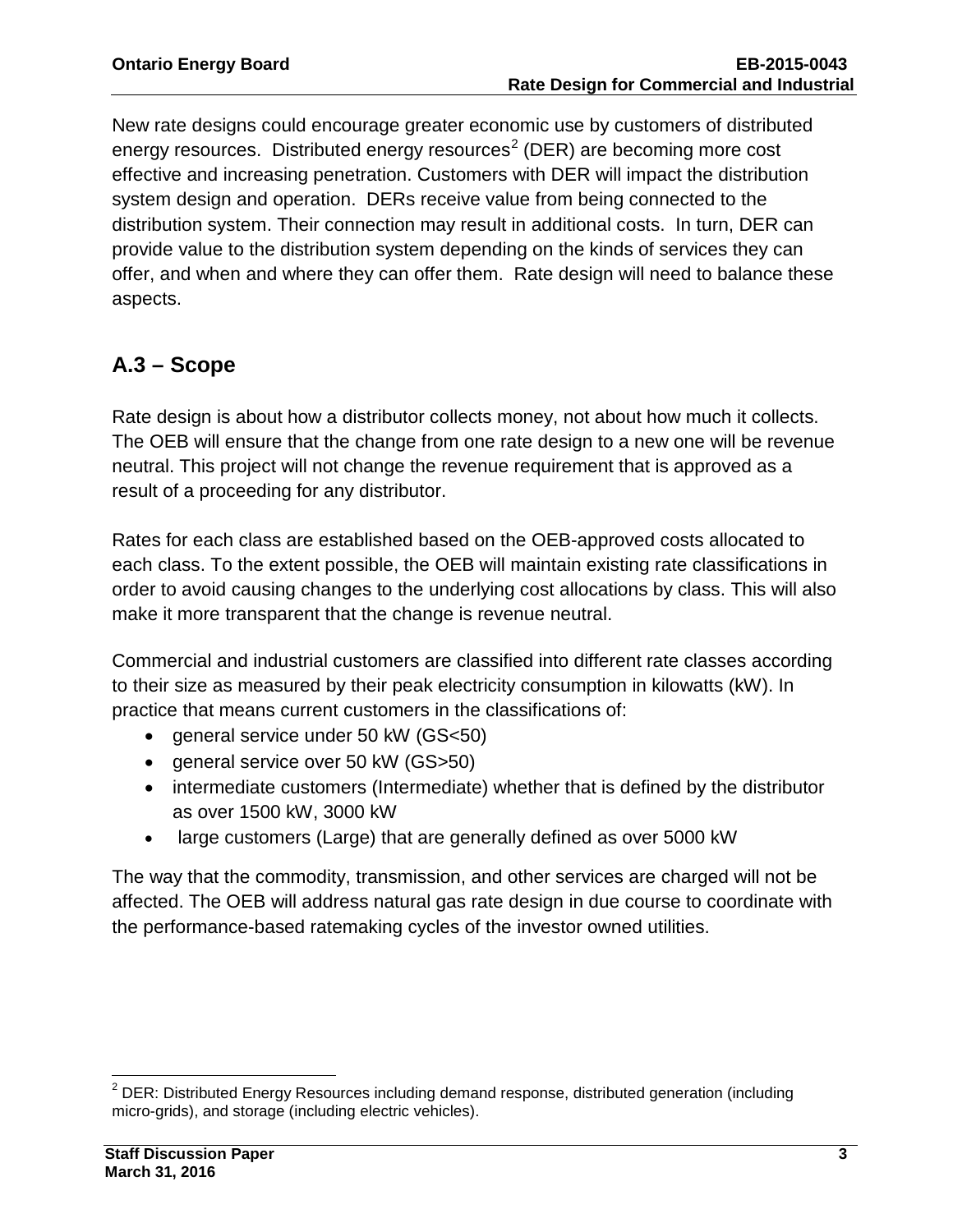# <span id="page-5-0"></span>**A.4 – The Structure of this Paper**

This staff discussion paper is the next stage of a consultation on rate design for commercial and industrial electricity customers and is meant to solicit stakeholder input on issues, potential rate designs, and analysis prepared by staff.

The structure of this staff paper is a discussion of general issues concerning rate design and presentation of several rate design options. For each customer class, staff presents the advantages of several potential rate designs and gives an illustration of how they might be structured with accompanying rate impacts. Section G is a discussion of how ancillary benefits from distributed energy resource may be included.

In Appendix A, there is an example of each of the rate options with modelling of customer impacts based on customer data provided by several of the larger distributors. These examples are meant to illustrate the concepts and allow comparison between the options. These are not the real impacts that would be seen by any individual customer since they are based on a limited amount of historical data.

**Stakeholders are asked to comment on any aspect of these issues and are prompted with specific questions in the various sections.**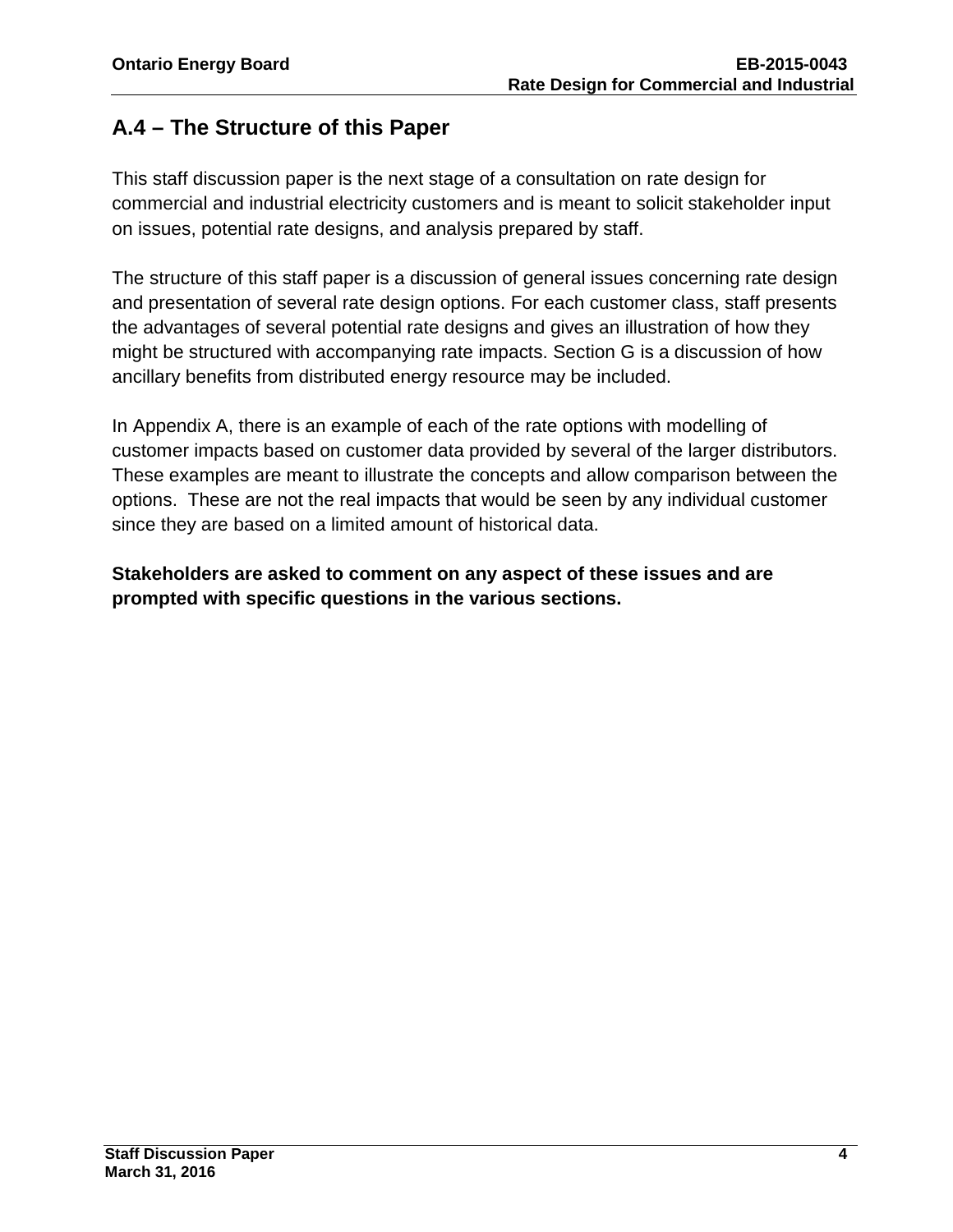# <span id="page-6-0"></span>**B. ALIGNING THE INTERESTS OF CUSTOMERS AND DISTRIBUTORS**

### <span id="page-6-1"></span>**B.1 – Distribution Cost Drivers**

The biggest cost drivers for electricity distribution systems are customer numbers and peak demand.<sup>[3](#page-6-2)</sup> In economic terms, the primary products of the distribution system are connection to the grid and peak capacity.

#### **Customer Connection**

There are costs that are associated with being a customer of the distribution system that do not vary except with the overall number of customers: the cost of putting and maintaining a place in the Customer Information System, delivering a bill and processing payment; maintaining a call centre and personnel; maintaining service centres, equipment and personnel; and metering appropriate to each customer. As customer numbers grow, these costs grow.

#### **Customer Demand**

OEB staff note that there are actually two types of customer demand: 1) customerspecific demand used to size the equipment for customer connection (sometimes called design demand or connection demand) and 2) aggregated demand that determines the sizes of assets that are meant to serve many customers.

At lower voltages (residential and GS<50), the equipment to address a customer's design demand, i.e. the service drop, is relatively standard, similar in cost, and is almost entirely recovered through subsequent rates. Rural properties with long connection lines or other special circumstances may require a customer contribution<sup>[4](#page-6-3)</sup> over the standard costs. At higher voltages, in particular for Large customers, the connection may be more specialized and the assets and costs to serve the individual customer show greater variability. It may also require a customer contribution. This "use demand" depends on the type and efficiency of the installed equipment and any behind-the-meter generation or storage. Because it depends only on the individual use, it could happen at any time and is called non-coincident.

<span id="page-6-2"></span> $\overline{a}$  $3$  "Empirical Research in Support of Incentive Rate Setting In Ontario," Pacific Economics Group Research, LLC, May 2013,, p54.

<span id="page-6-3"></span><sup>4</sup> An economic evaluation is performed typically over the 25 year horizon to calculate any up front capital. In the first five years if the load is less than predicted, there is a true up. After 5 years the rate payer pool takes accountability if the load is less than required to fund the expansion. Cost responsibility and contribution calculations are out of scope for this project.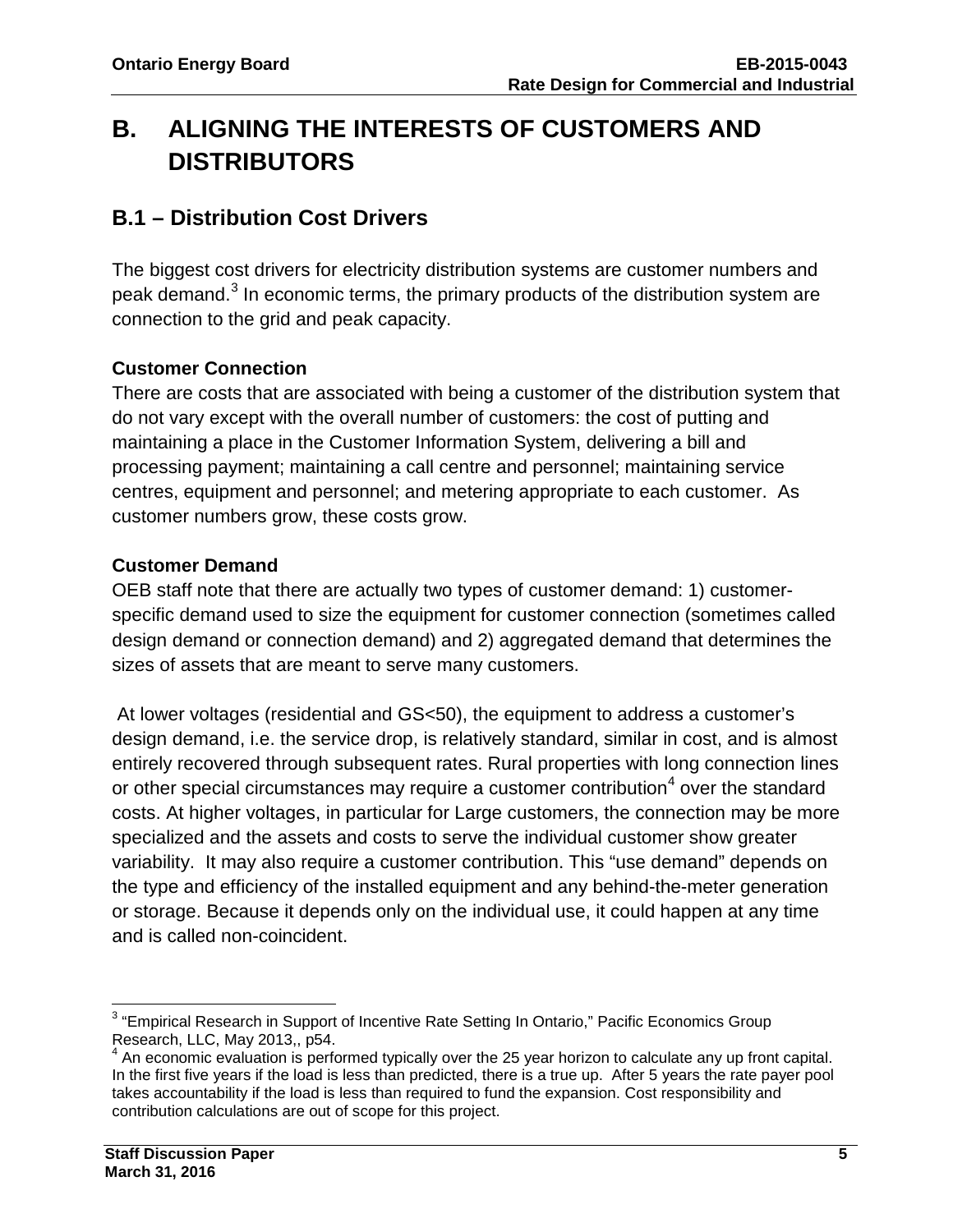Aggregated demand affects the system and equipment that serves more customers. The higher the connection voltage in the system, the more customers are contributing to the sizing of the distribution system equipment. There is not a perfect relationship between the total customer demand and equipment sizing because of the "lumpy" nature of utility investment. Because this is the accumulation of many customers' loads, it happens at peak times and is called coincident.

While the size of system investment required is driven by the peak demand, customers also consume power at other "off-peak" times. Considered from the economic standpoint, off-peak demand is a co-product of the primary product and can be 'sold' at reduced prices as an additional source of revenue while peak capacity draws the primary revenue. Lower off-peak prices will encourage customers to make better use of existing distribution system assets and reduce the need for new capacity expansion.

# <span id="page-7-0"></span>**B.2 – Current Rate Designs Out of Sync**

Because of historical limits on metering technology, individual customers have rarely been charged based on their actual contribution to coincident peak but rather, an assumed contribution to peak based on customer classifications and load profiles. With the increase in the number of customers who have time sensitive metering, OEB staff believes it is possible to more closely align the rate design with the cost driver.

For GS>50, customers are charged based on their monthly maximum demand regardless of when it occurs. In Figure  $1<sup>5</sup>$  $1<sup>5</sup>$  $1<sup>5</sup>$  for a typical distributor, staff contrasts the red line which represents the demand on which customers are billed against the bill line, which represents their demand during the peak hours. To create this graph, staff used 7am to 7pm to mimic the peak hours as charged to wholesale transmission rates $^6$  $^6$ . When the red and blue lines are coincident, the customer is actually being charged based on its contribution to peak. When the blue line is below the red line, the customer is being charged peak rates for off-peak use. A price that does not differentiate between demand that drives cost and demand that does not, fails to align the interests of the customer and the distributor.

<span id="page-7-1"></span> $\overline{a}$  $<sup>5</sup>$  The two curves represent a sample of GS $>50$  customers' average any-time (red) and 7am-7pm (blue)</sup> max demand. The plot shows that a portion of customers appear to have an average max demand that is outside the 7am-7pm period.

<span id="page-7-2"></span>outside the 7am-7pm period.<br><sup>6</sup> In the Rate Schedule for Provincial Transmission Service, the Network Service Billing Demand is defined as the higher of (a) customer coincident peak demand (MW) in the hour of the month when the total hourly demand of all PTS customers is highest for the month, and (B) 85% of the customer peak demand in any hour during the peak period 7AM to 7PM (local time) on weekdays, excluding the holidays as defined by the IESO. The peak period hours will be between 0700 hours to 1900 hours Eastern Standard Time during winter and 0600 hours to 1800 hours Eastern Standard Time during summer, in conformance with the meter time standard used by the IMO[sic] settlement systems.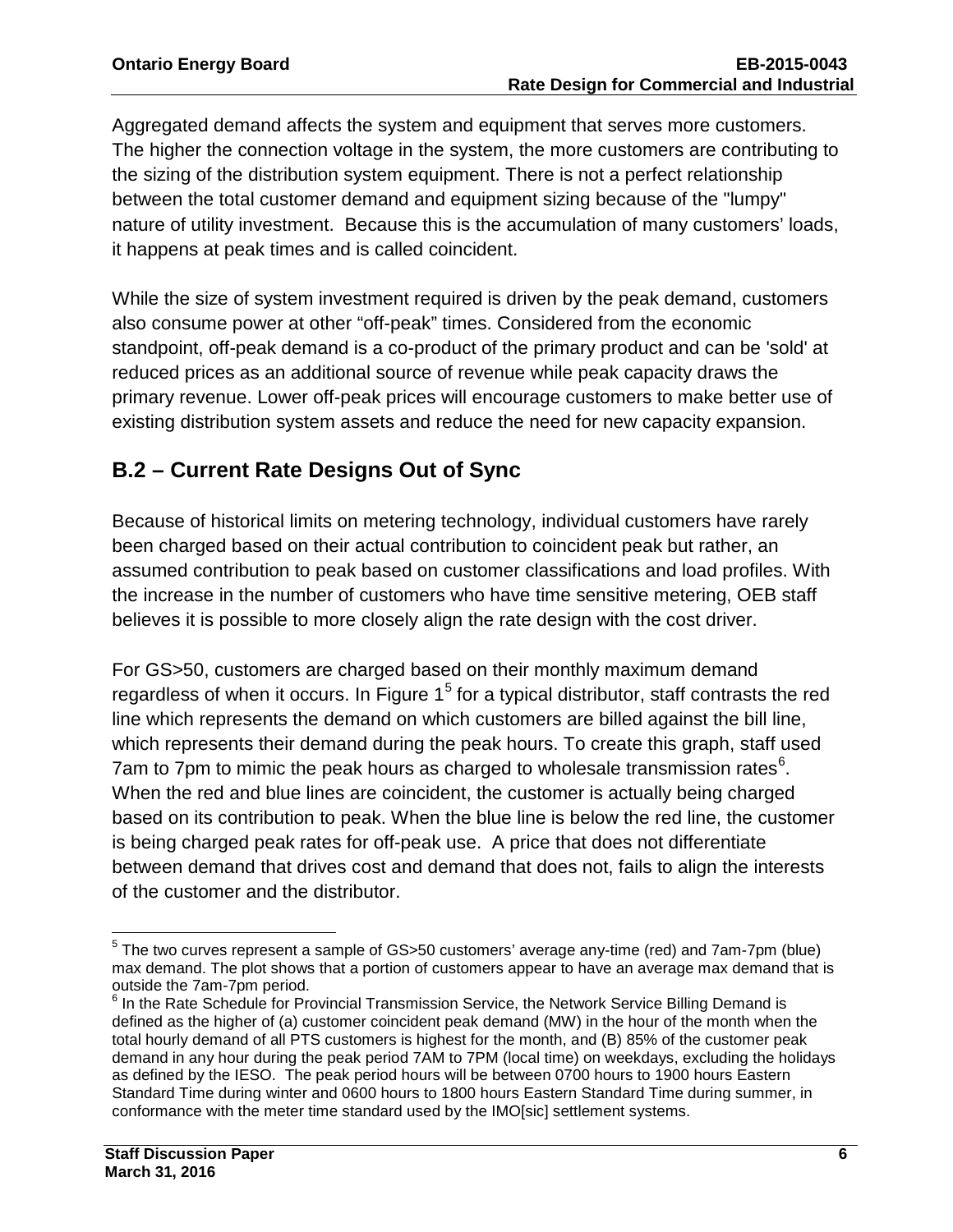

**Figure 1: GS>50 customers billing demand compared to peak demand**

In Ontario<sup>[7](#page-8-0)</sup>, the OEB uses the minimum system as part of the basis for the monthly customer service charge. The minimum system is a theoretical model, commonly used in cost allocation exercises. It imagines the assets that would connect all customers to the network without any capacity. i.e. A distribution system of poles and wires, transformation and meters that carry no current. This allows the full cost of the capacity in the system to be allocated to customers according to their share of the peak capacity that exists in the real system. In practice, the peak load carrying capacity (PLCC) adjustment avoids double counting some demand capacity in the minimum system model. The OEB requires all distributors to calculate and file $^8$  $^8$  a calculation of the minimum system with peak load carrying capacity adjustment. In analysing the options, OEB staff used the PLCC with adjustment as the fixed charge for each class.<sup>[9](#page-8-2)</sup> In many cases for distributors and classes, this is less than the current approved fixed charge.

#### **Staff welcomes comments by stakeholders as to what measure should be used to set the fixed charge for each class (the Monthly Service Charge).**

<span id="page-8-0"></span> $\overline{a}$  $7$  Many US utilities use a basic service charge meant to recover only the meter and billing costs. This would be comparable to the monthly service charge that currently applies to FIT-contracted generators.<br><sup>8</sup> As part of their cost of service rate filings.

<span id="page-8-2"></span><span id="page-8-1"></span><sup>&</sup>lt;sup>9</sup> In some cases, the fixed rate was adjusted to avoid introducing perverse incentives at the boundary of intermediate classes. This is noted in the description where necessary.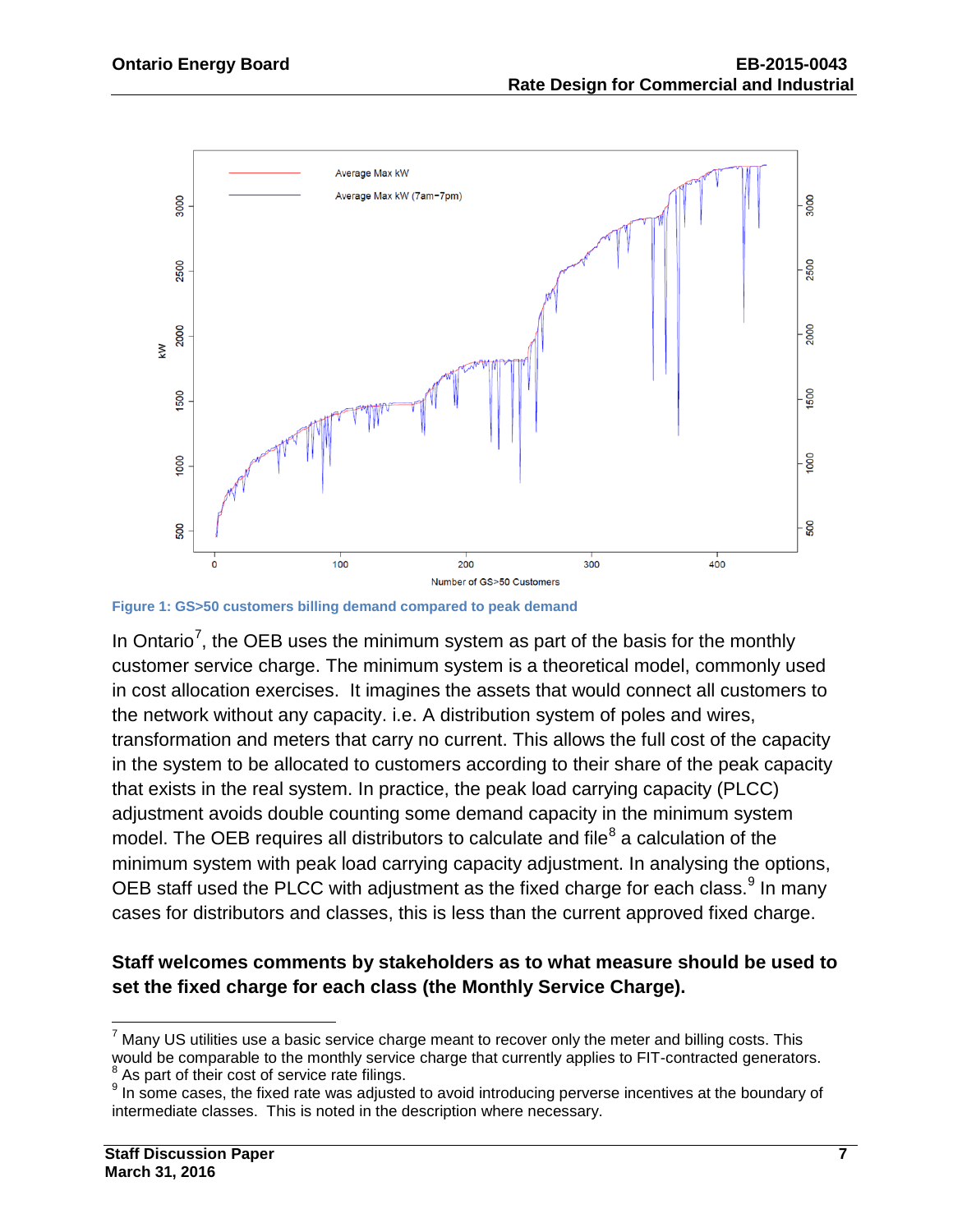Staff has provided three examples to show how different these measures can be for Ontario distributors. The following pie charts represent two measures for a distributor. Fig 2b shows how much of its revenue the distributor gets from each of the customer classes. Figure 2a shows how much of the revenue from the GS<50 class comes from fixed and variable charges. These charts will be different for every distributor in Ontario. Two other examples are given in Figures 3 and 4 respectively.



**Figure 2: Ratio of Fixed to Variable Revenue and Portion of Revenue by Class for LDC1**



**Figure 3: Ratio of Fixed to Variable Revenue and Portion of Revenue by Class for LDC2**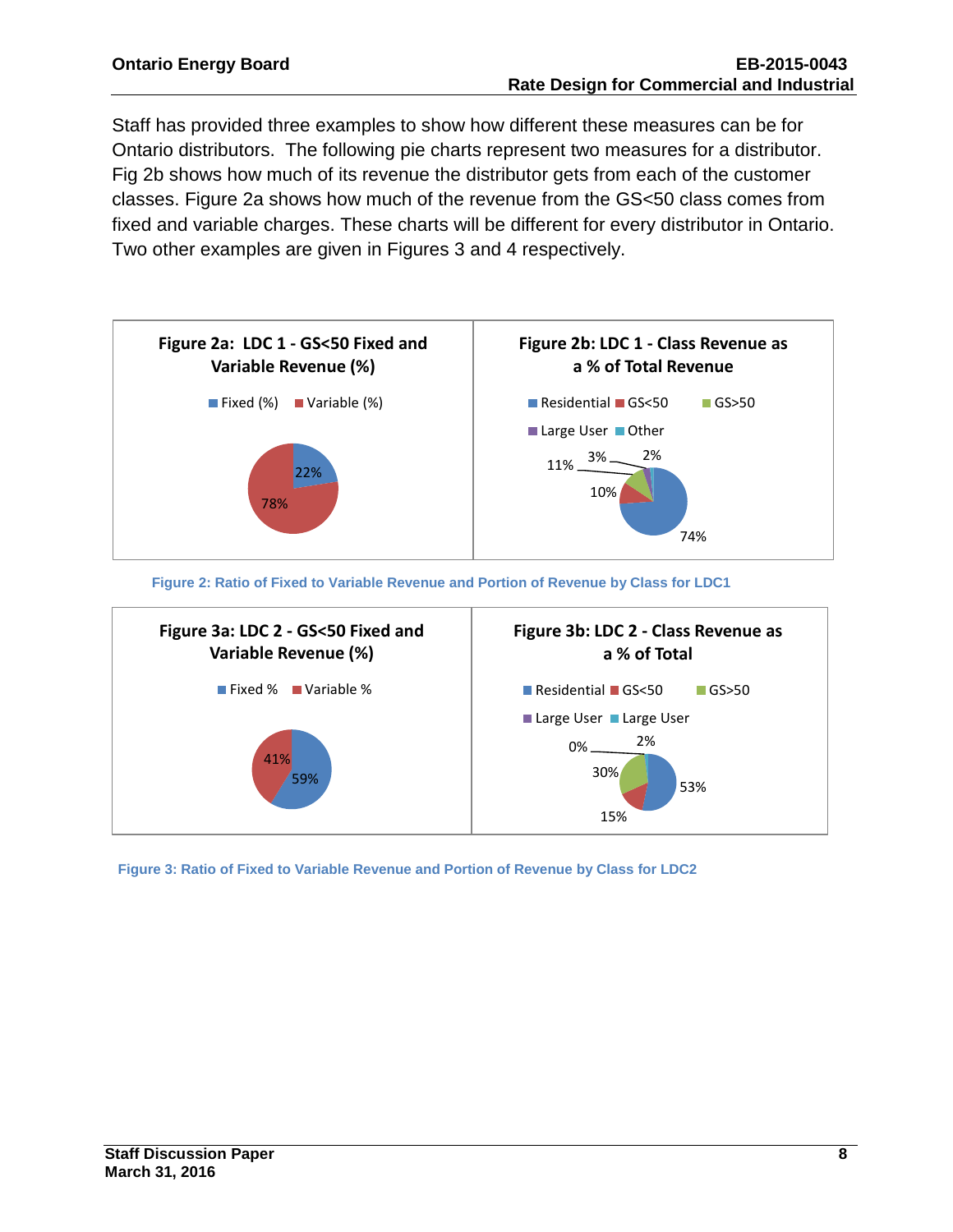



They also vary considerably in how much of the revenue allocated to any particular class is collected through a fixed charge. In fact, there is almost no correlation between the overall revenue collected from the GS<50 class with the amount of revenue that is collected through a fixed charge.

### <span id="page-10-0"></span>**B.3 – Staff Meetings with Stakeholders**

For this phase of the rate design review, the OEB began with a letter<sup>[10](#page-10-1)</sup> outlining current OEB policy and several issues that staff considered relevant to the discussion.

- 1. Valuing connection to the system: The OEB has typically allocated costs to a fixed charge based on a minimum system process.
- 2. Valuing capacity: Using price signals to align the interests of customers and distributors to optimize use of the system and contain long-term costs.
- 3. Valuing distributed energy resources: Recognizing the costs and benefits of distributed energy resources to the system without harming customers who do not participate.
- 4. Rate stability: Customers moving from one rate class to another can find that their bill changes dramatically. Design Commercial/Industrial rates to avoid that sudden transition at the boundaries of rate classifications.
- 5. Rate goals: The OEB has identified the objectives for the rate design. Stakeholder comments on the residential project suggested that, within those objectives, a desirable rate design would be: cost driven; customer controlled; and forward looking.

<span id="page-10-1"></span>  $10$  All OEB documents in relation to this project can be found at  $E$ B-2015-0043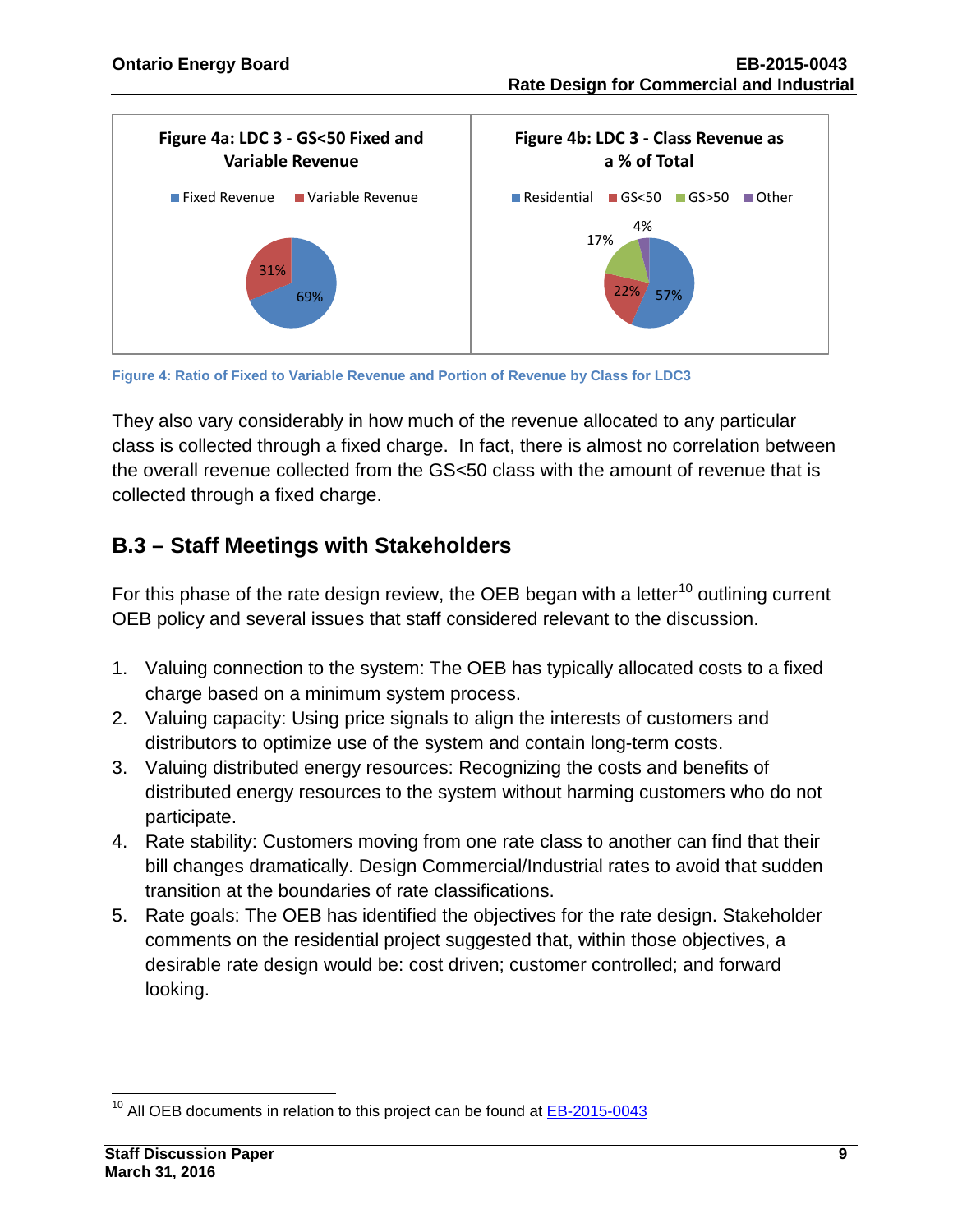OEB staff used this list<sup>[11](#page-11-1)</sup> to lead small group meetings<sup>[12](#page-11-2)</sup> with several interested stakeholders. The following comments from the meetings provided early input to guide research and options for analysis.

- Valuing peak capacity is a fair way to charge for a portion of distribution service. It represents a cost to the system. Pricing that reflects reality avoids both inefficient bypass and intra-class subsidies.
- Different rate classes should have different approaches. Smaller users need more predictability for rates and bills. Large users need more flexibility to control their costs. Distributors need flexibility to address the requirements of large customers which may vary considerably. One customer may be looking for the least expensive possible service. The next may be looking for tight power quality requirements or uninterrupted service.
- Valuing distributed energy resources (DER) should be location specific. Load control and balancing, VAR support, and frequency response are all benefits that the system could need in specific locations.
- Clarity and ease of explanation should be key considerations in selecting designs. Premature communication on charges can cause uncertainty and concern for customers.
- Distributors are concerned about the expense of changes to Customer Information Systems (CIS) if design changes are too far from the existing structure.
- Consumer groups and the environmental groups want customers to be able to take action to manage their bills.
- Efficiency groups want rates that are structured to reflect costs and avoid any intra-class subsidies or hidden subsidies for DER.
- Generator groups want to align the interests of distributors and generators so that distributors are willing to reduce barriers to connection.

# <span id="page-11-0"></span>**B.4 – Customer classes**

Rate classes are designed to group customers that put similar demands on the system so that they are causing the same kind of costs. The commercial and industrial rate classes in Ontario are primarily meant to represent the voltage of their connection and therefore the levels of the system that they are accessing.

Figure 5 is a simplified representation of a distribution system. GS<50 customers are mostly connected to the low voltage (or secondary) system and share the cost of its

<span id="page-11-1"></span><sup>&</sup>lt;sup>11</sup> The list has been changed to remove questions used in discussion.

<span id="page-11-2"></span> $12$  Agendas and meeting notes are also available on the project website.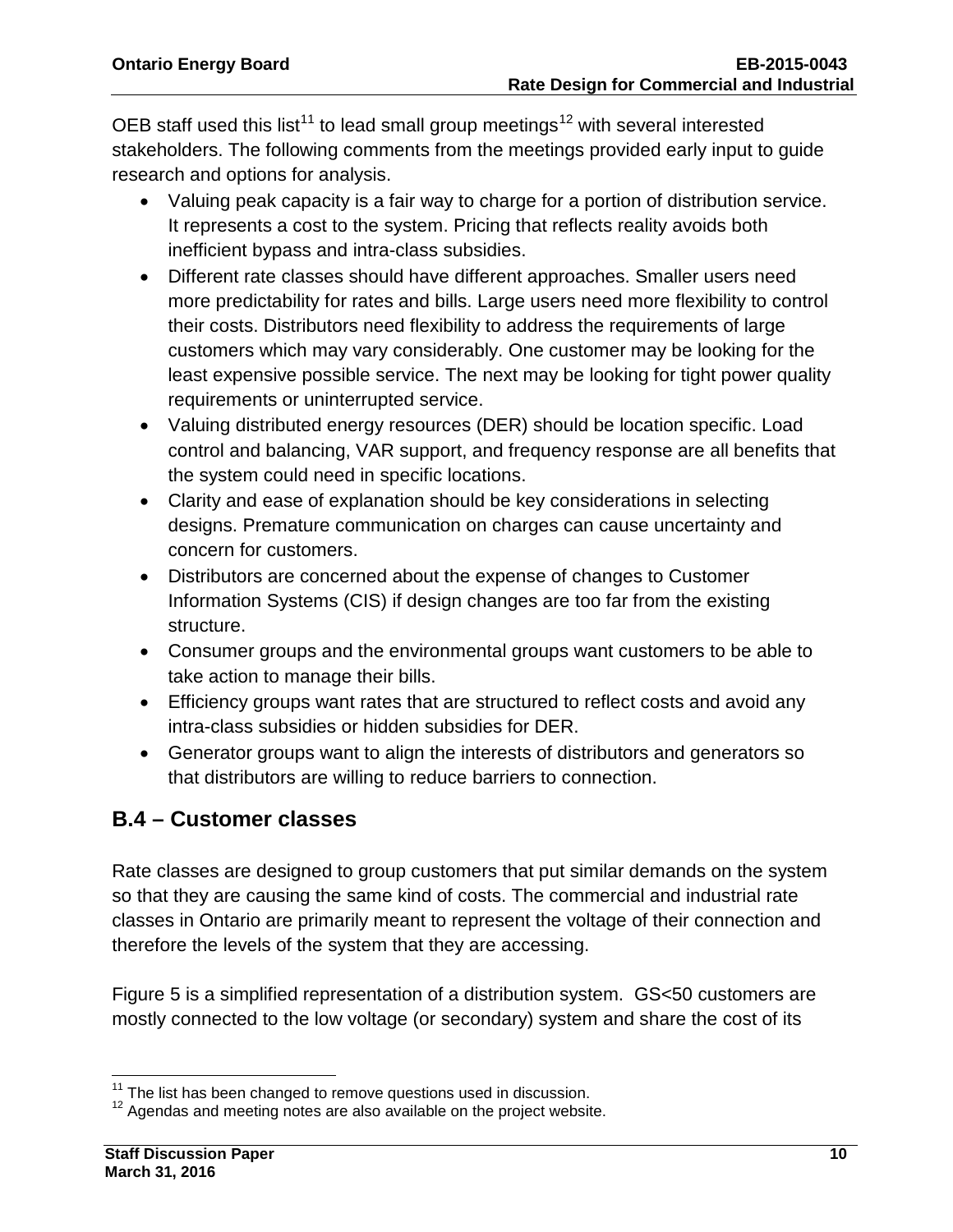assets with residential customers.<sup>[13](#page-12-0)</sup> GS>50 customers are mostly connected to the high voltage (or primary) system and share its costs with the lower voltage customers (residential and GS<50 classes). Each classes' share of the costs is allocated to it according to its aggregated demand. This is also how the cost of the sub-transmission system is shared between the other rate classes and the intermediate and large customer classes which are connected to the highest voltages up to 44 kV.



**Figure 5: Simplified illustration of an electricity distribution system**

The contribution to peak that the class allocation is based on is developed through load profile studies of representative customers. But not all customers in a class are "representative". Some customers are using more energy at peak times<sup>[14](#page-12-1)</sup> and contributing more to this peak. Others are using more energy off-peak or at a steady rate and are contributing less to this peak.

<span id="page-12-0"></span>  $13$  Residential and GS<50 customers are in different rate classes because of differences in load profile and load factor. Otherwise, they are similar in the type of assets that serve them.

<span id="page-12-1"></span> $<sup>1</sup>$  Load factor is defined as the average load divided by the peak load in any given time period.</sup>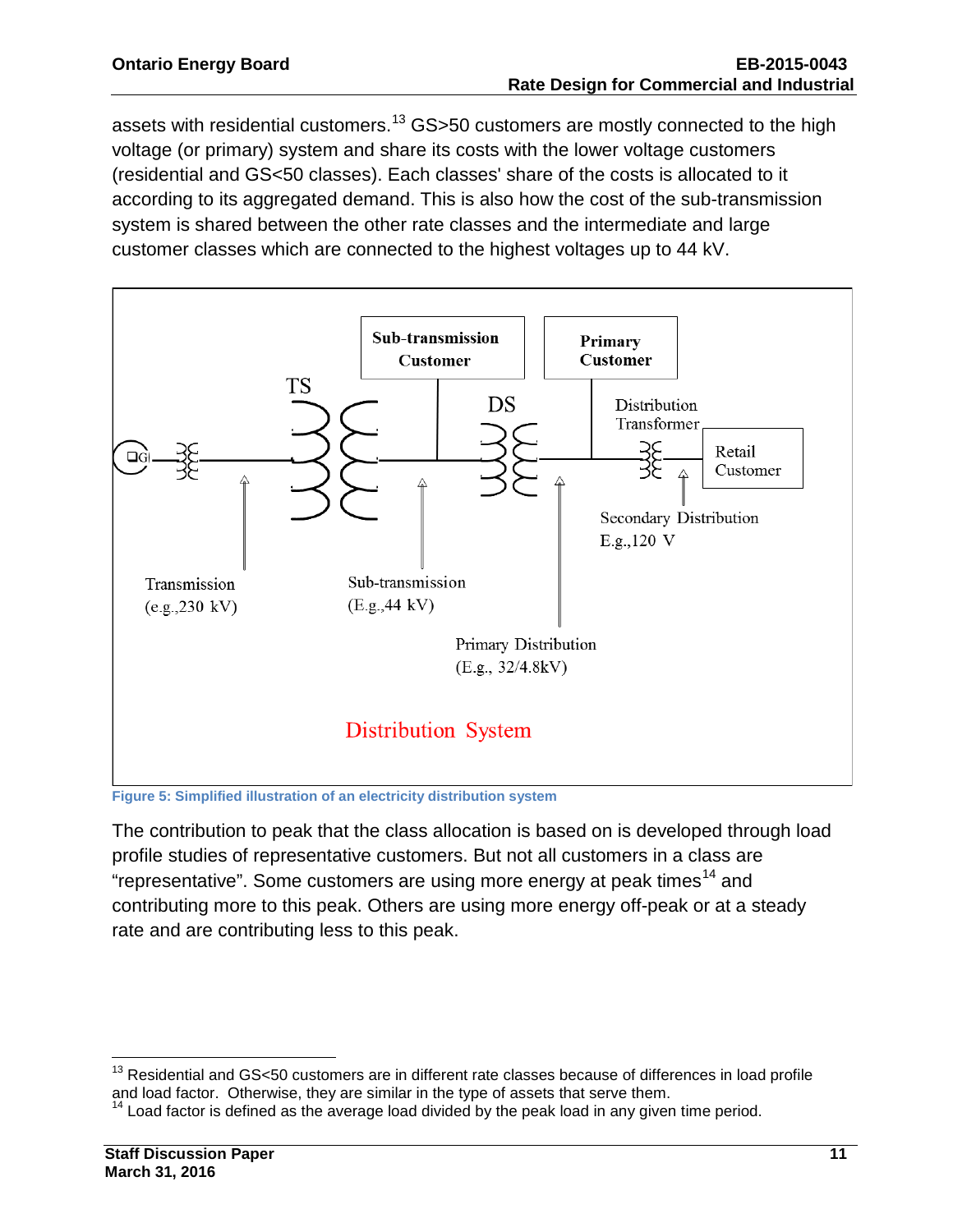There are, however, other considerations beyond the size of a customer's load. Some jurisdictions<sup>[15](#page-13-0)</sup> have suggested that customers can also be grouped according to their interaction with the grid. They are different not just in how high their demand is, but what kinds of services they expect or conversely, wish to supply.

- **Traditional consumers** want to use electricity how and when they choose and just pay the bill either because they are indifferent to price or they find it difficult to change.
- **Active consumers** want to actively manage their use to control their bills in response to price signals or for social or environmental reasons.
- **Prosumers** want to interact with the grid by providing services or responding to system operation.

This suggests that some customers, in each class, may never be interested in actively participating in DER or complex relationships with the grid. However, the customers who are interested are sophisticated enough to understand some of the system issues of the grid and how it affects their installations and connections.

The design and operation of the system should be relatively indifferent to whether a customer's measurement of use at a connection represents pure load, load that is reduced by behind the meter generation, or load that is being reduced through conservation or active control.

Current OEB staff thinking is that the underlying rate design should be readily understandable to the traditional customer and reward the active customer for reducing one of the primary cost drivers i.e. peak capacity. Reducing peak capacity will lower the distributor's investment needs to meet peak capacity and save money over time. Building this driver into the rates will align the interests of the customer and the distributor. The expectation is that a rate design that addresses underlying cost drivers will lead to each customer paying their fair share of the system. The intention is to avoid creating specialized rate classes for load displacement generation and net metered customers and charges like standby rates that can be a barrier to customer choice. OEB staff further thinks that prosumers who are actively engaging with the system have a level of knowledge and sophistication that may allow more advanced rate designs to apply to them.

#### **Staff invites comments on how any of the options will be affected by large amounts of net metering.**

<span id="page-13-0"></span> <sup>15</sup> "Staff White Paper on Ratemaking and Utility Business Models," CASE 14-M-0101 – Proceeding on the Motion of the Commission in Regard to Reforming the Energy Vision, State of New York Department of Public Service, July 28, 2015, p85.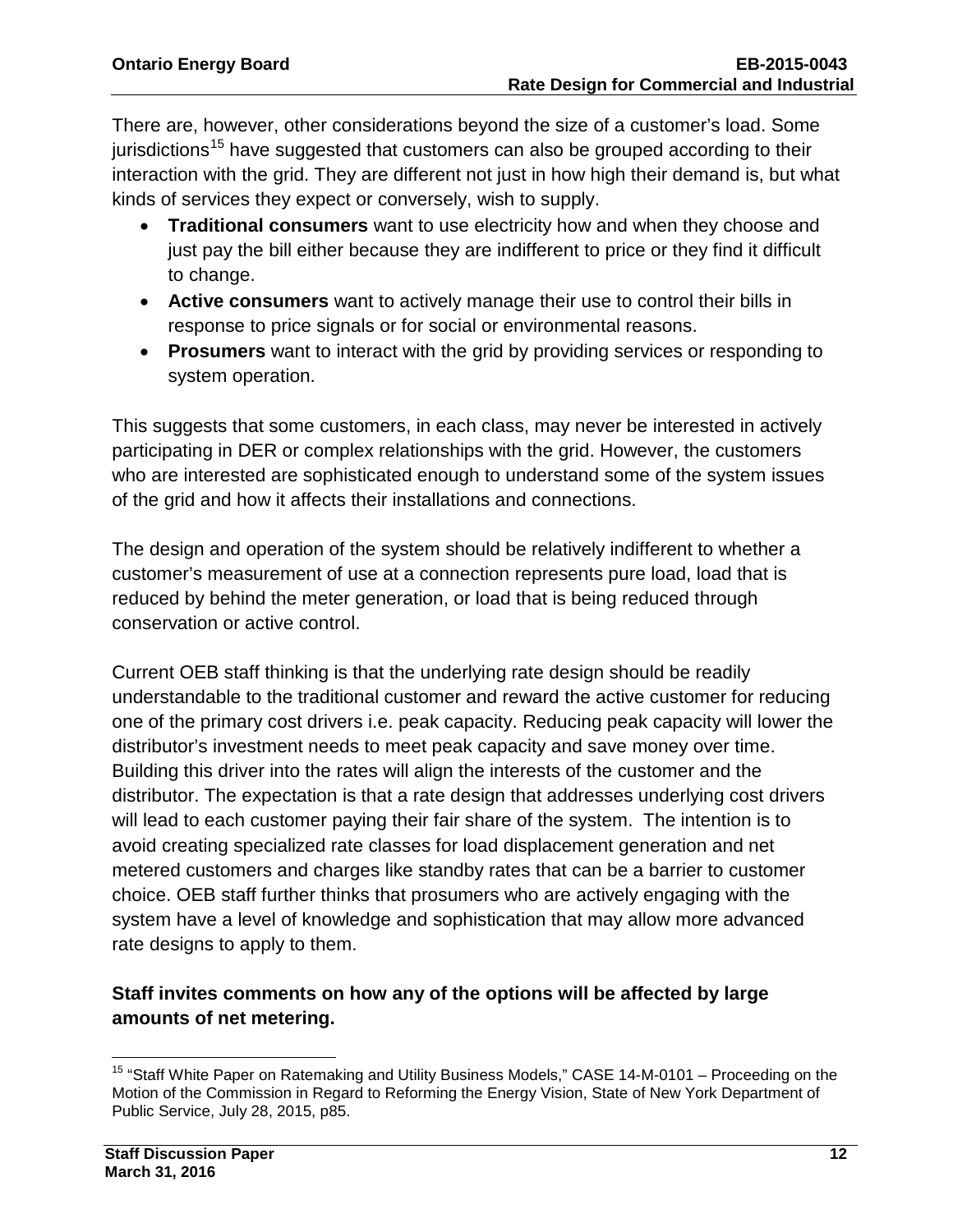## <span id="page-14-0"></span>**B.5 – Rate Design**

Rate design is the part of the regulatory process where the focus turns to the customer. Rate design is about how the previously determined and allocated revenue requirement will be recovered from the customer. Traditional Bonbright principles<sup>[16](#page-14-1)</sup> (of which cost causality is often the most influential) and standard economic concepts of price signals can be used to try to influence customer behaviour to align the interests of customers and distributors.

The rate design white paper of the New York Public Service Commission as part of their "Reforming the Energy Vision" (REV)<sup>[17](#page-14-2)</sup> raises the possibility of distribution rates that vary by location (e.g., through congestion pricing), time (varying by time of day) or attribute (such as the distribution of not only energy, but capacity or ancillary services). With respect to location, distribution rates in Ontario do vary by the distributor so there is some location factor but that is primarily driven by the individual distributor's costs. Some distributors have urban, sub-urban or rural rate classes to account for differing costs to serve in these situations. In both cases, these differences are driven by differences in cost, rather than dealing with the costs associated with congestion.

With respect to time sensitive pricing, Ontario is fortunate in that prices for energy are already separated as the commodity charge and temporally based as RPP TOU or hourly spot price (HOEP). This is made possible by nearly all customers having either a smart meter or, for the largest customers, an interval meter.

As of August 21, 2020, the OEB is requiring interval meters to be installed for all larger business customers<sup>[18](#page-14-3)</sup>. As a result, virtually all load customers in Ontario will have either a smart meter that measures energy use on an hourly basis or an interval meter that typically measures energy use on 15 minute basis. The right infrastructure will be in place to support mechanisms to encourage customer flexibility.

Many of the ancillary services are purchased by the IESO under contract or through markets and charged to customers through the Wholesale Market Service Charge. Ancillary services would typically include voltage control and frequency response. The

<span id="page-14-1"></span> <sup>16</sup> Bonbright principles are the series of attributes commonly balanced to produce a sound rate structure. From Principles of Public Utility Rates, Bonbright, James. C. et al., 1988, p 383.<br><sup>17</sup> State of New York Department of Public Service, "Staff White Paper on Ratemaking and Utility

<span id="page-14-2"></span>Business Model," CASE 14-M-0101 – Proceeding on Motion of the Commission in Regard to Reforming the Energy Vision, p 88.

<span id="page-14-3"></span> $18$  On May 21, 2014, the OEB issued a Notice of Amendment to a Code which amends section 5.1.3 of the Distribution System Code to require a distributor to install a MIST meter on any installation that is forecast by the distributor to have a monthly average peak demand during a calendar year of over 50 kW. The Amendments come into force on August 21, 2014.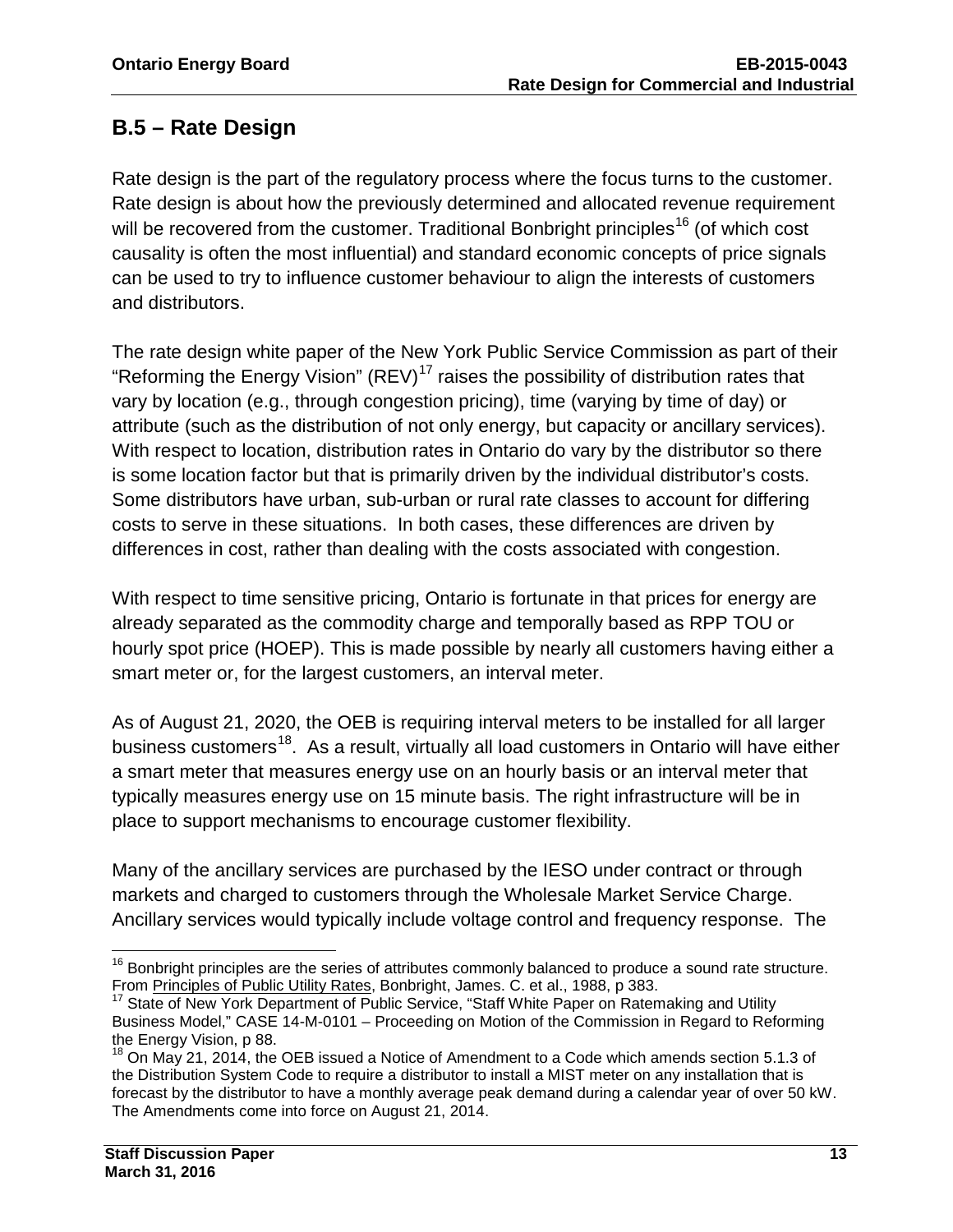IESO has begun to procure such services from distributed energy resources, notably energy storage connected to distribution systems.

OEB staff is proposing options that attempt to increase the locational, temporal and ancillary aspect of distribution rates.

OEB staff notes the RPP Roadmap<sup>[19](#page-15-0)</sup> which suggests that addressing peak demand at the transmission level is the primary focus of the RPP pricing scheme. The OEB view is that distribution rates should address distribution costs and therefore distribution peaks.

For some distributors, this distinction is already important as their peak demand occurs in winter whereas peak demand on the transmission system occurs in summer. Even for summer peaking distributors, an emerging challenge is the growing impact of solar generation whereby distribution systems are subject to the "duck curve"<sup>[20](#page-15-1)</sup> problems discussed extensively elsewhere. Essentially, as the amount of energy provided by distributed solar generation increases, the load curve on the distribution system can shift to later in the day. Depending on the geographic diversity of solar penetration, this may no longer match the overall system peak.

OEB staff has modelled a number of rate designs for comparison. Staff tried to choose options for comparison that directly address the OEB's objectives.

- A simple, understandable base rate for traditional customers
- Value peak capacity to align customer and distributor interests
- Recognize a customer's costs and benefits to the system.
- Encourage conservation.

The table below is an overview of the design options proposed and analyzed by OEB staff. There are 6 basic options:

- 1. fully-fixed monthly charge
- 2. time-of-use kWh
- 3. energy usage blocks (cell phone plan)
- 4. minimum bill
- 5. three part demand rates
- 6. time of use demand rates

Not all basic options apply to every rate class. OEB staff have not proposed demand rates for GS<50 customers. We have tried to keep the options for this rate class simpler and usage based. However, we have proposed options that add a temporal element to distribution rates for all classes.

  $^{19}$  EB-2014-0319

<span id="page-15-1"></span><span id="page-15-0"></span><sup>&</sup>lt;sup>20</sup>/https://www.caiso.com/Documents/FlexibleResourcesHelpRenewables\_FastFacts.pdf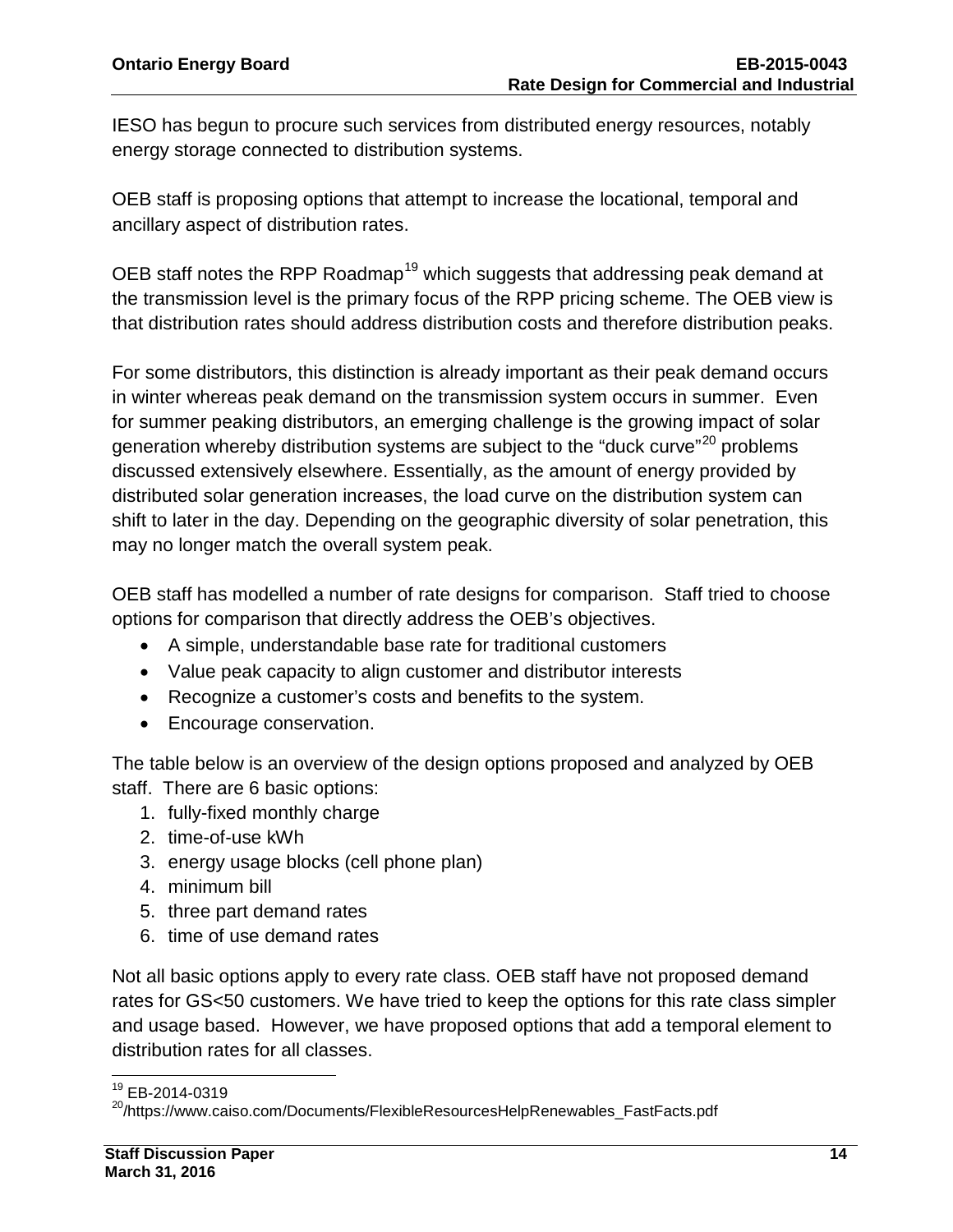Proposed options for the GS>50 class are all demand based. Most of the proposals are in use in other jurisdictions.

The proposed options for the Large customer class are all demand based and have a temporal element.

| Table 1: Design Options and Application to Classes |  |  |  |  |
|----------------------------------------------------|--|--|--|--|
|----------------------------------------------------|--|--|--|--|

|                | <b>Design Option</b>                                                        | GS < 50    | GS>50      | Int | <b>Lrg</b> |
|----------------|-----------------------------------------------------------------------------|------------|------------|-----|------------|
| $\mathbf{1}$   | Fully fixed charge                                                          | v          |            |     |            |
| $\overline{2}$ | Time of Use energy                                                          | V          |            |     |            |
|                | Fixed charge<br>$\bullet$                                                   |            |            |     |            |
|                | Rate 1 for on-peak kWh<br>$\bullet$                                         |            |            |     |            |
|                | Rate 2 for Off-peak kWh<br>$\bullet$                                        |            |            |     |            |
| 3              | Energy usage blocks                                                         | $\sqrt{ }$ |            |     |            |
|                | Customers choose a level of fixed charge for blocks of on-peak<br>$\bullet$ |            |            |     |            |
|                | use                                                                         |            |            |     |            |
|                | Overage charges                                                             |            |            |     |            |
| 4              | Minimum bill:                                                               | v          | $\sqrt{ }$ |     |            |
|                | Bill is the higher of the minimum bill level or the calculated bill         | kWh        | kW         |     |            |
| 5              | Three part demand rate                                                      |            | v          | V   | V          |
|                | Fixed charge                                                                |            |            |     |            |
|                | Rate 1 for maximum demand during peak period<br>$\bullet$                   |            |            |     |            |
|                | Rate 2 for maximum demand at any time<br>$\bullet$                          |            |            |     |            |
| 6              | Time of Use demand                                                          |            | $\sqrt{ }$ | v   | $\sqrt{ }$ |
|                | Fixed charge<br>$\bullet$                                                   |            |            |     |            |
|                | Rate 1 for maximum demand during peak period                                |            |            |     |            |
|                | Rate 2 for maximum demand during the off-peak period<br>٠                   |            |            |     |            |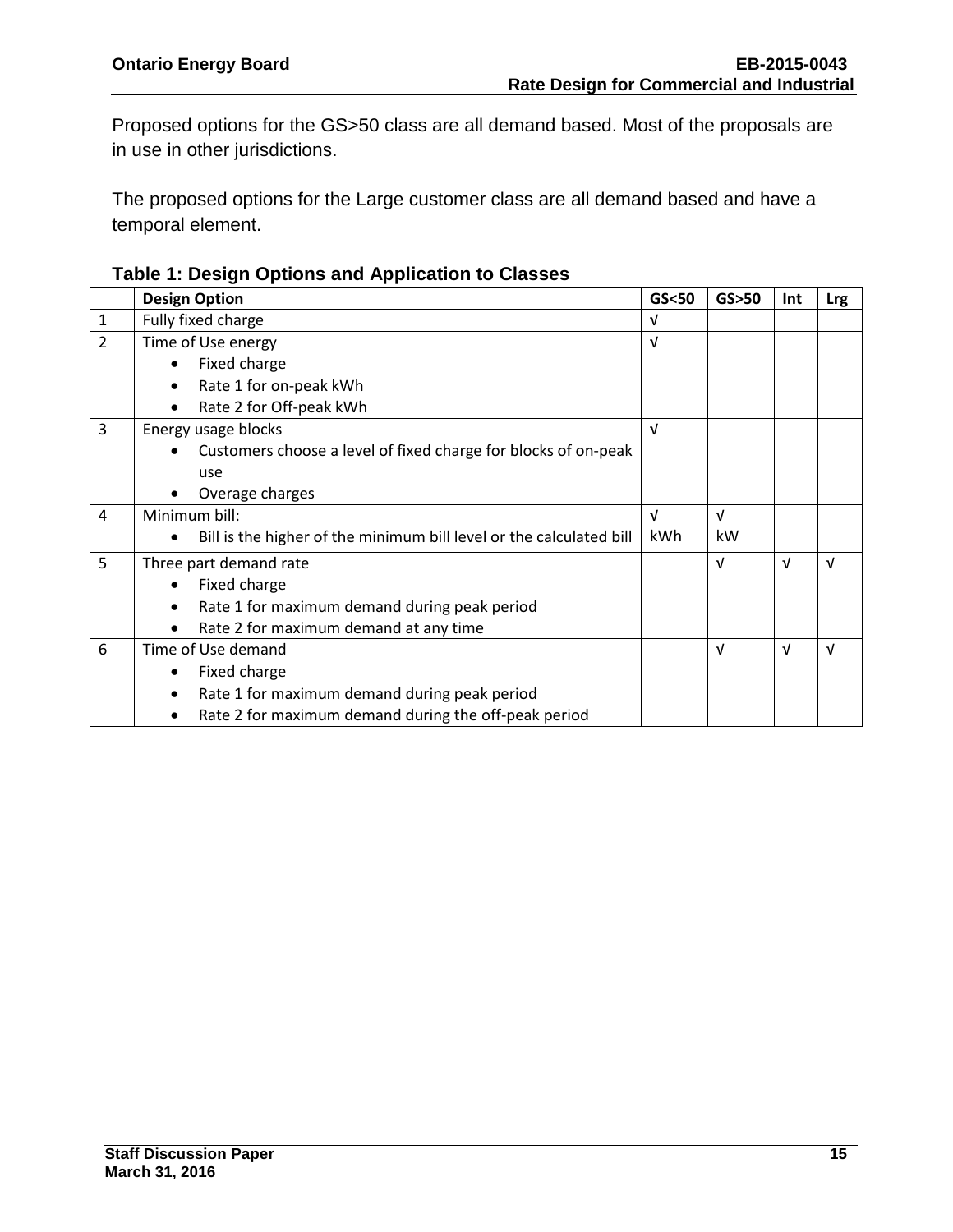# <span id="page-17-0"></span>**C. GENERAL SERVICE UNDER 50 kW OF DEMAND**

There is minor variation in the way that Ontario distributors define the GS<50 class. A typical definition from a tariff sheet is:

This classification refers to a non-residential account taking electricity at 750 volts or less whose monthly peak demand is less than or expected to be less than 50 kW.

Other distributors may or may not refer to the 750 volt specification. Some specifically include farms with polyphase service or bulk metered multi-unit residential establishments or townhouses under a certain number of units. Some distributors use the wording "is less than or *forecasted* to be less than [emphasis added]."

Research conducted for the OEB RPP Roadmap initiative suggests that this customer group is less price responsive than others. Although 80% of small and medium sized businesses $^{21}$  $^{21}$  $^{21}$  indicated that the price they paid for electricity was the most important issue for them, only about a quarter of them were aware that they were on TOU pricing for the commodity. Of those, only one third indicated that they had taken action to shift usage to off-peak times. Most small businesses suggested that they could not shift use because of their business hours. E.g. a retail outlet will be open from 10am to 6pm regardless of electricity prices.

### <span id="page-17-1"></span>**C.1 – Current Design**

The small commercial class includes customers such as bulk metered multi-residential units of up to 6 apartments or townhouses, most farms that have 3-phase service, and small retail outlets without significant electric equipment load. This may include corner stores depending on the amount of refrigeration and restaurants depending on the fuel for cooking and water heating. Because of the abundance of retail and food service, the typical use is primarily in peak hours.

The current rate design is a fixed charge with a variable per kWh charge. It contributed<sup>[22](#page-17-3)</sup> between 8.6% and 55% of revenue to distributors. The amount of that revenue collected from fixed charges was between 1.5% and 78.1%.

<span id="page-17-2"></span> $\overline{\phantom{a}}$  $21$  See BEWorks and IPSOS Reid research released on Nov 16, 2015 in support of the RPP Roadmap at http://www.ontarioenergyboard.ca/oeb/industry/regulatory+proceedings/policy+initiatives+and+consultatio<br>ns/regulated+price+plan<br>22 Deta example: interview

<span id="page-17-3"></span>Data on each distributor's most recent COS model which can range from 2014-16.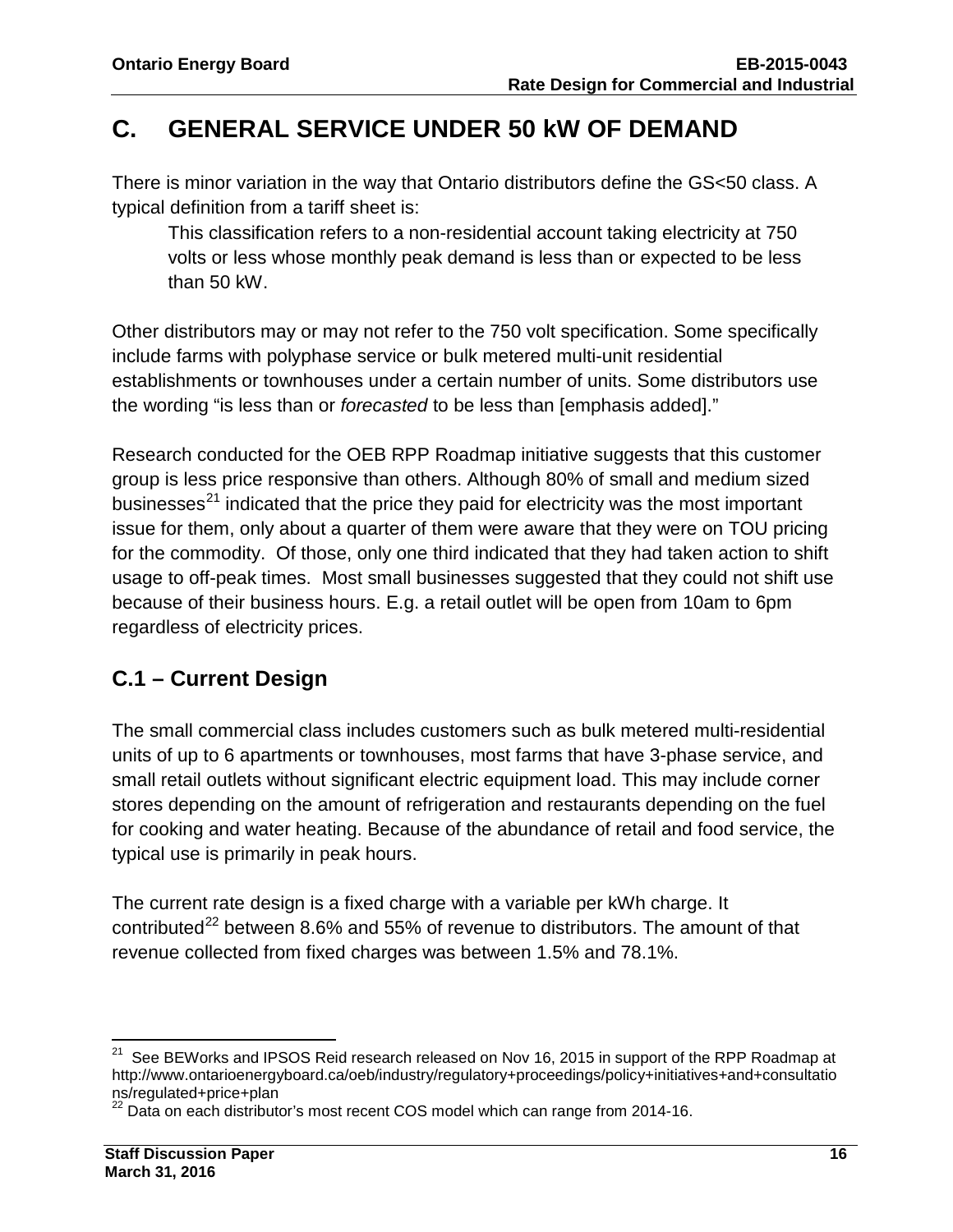Customers who are reclassified from under 50 kW to over 50 kW see a large bill increase due to a discontinuity in the current rate structure. One of the goals of the project is to eliminate the existing boundary issue at 50 kW. A secondary goal is to avoid introducing any new boundary issues as rate designs change. This will need to continue to be tracked as rate design options are refined and then implemented.

# <span id="page-18-0"></span>**C.2 – Options considered for GS<50**

The focus of the options has been to maintain variable billing by energy (kWh). Most options for GS< 50 are based on energy use as measured in kWh. Many jurisdictions are considering moving to demand based rates for smaller volume customers.

#### **Stakeholders are invited to comment on this issue.**

|                | <b>Design Option</b>                                                                                                                                                                                                                                                                                                                                   | <b>Advantages</b>                                                                                                                                                                  |
|----------------|--------------------------------------------------------------------------------------------------------------------------------------------------------------------------------------------------------------------------------------------------------------------------------------------------------------------------------------------------------|------------------------------------------------------------------------------------------------------------------------------------------------------------------------------------|
| $\mathbf{1}$   | Fully fixed charge                                                                                                                                                                                                                                                                                                                                     | This option is the simplest<br>and helps a customer<br>understand the fixed nature<br>of distributor assets.                                                                       |
| 2              | TOU option<br>Fixed part based on OEB's Cost Allocation Model Minimum<br>$\bullet$<br>System with Peak Load Carrying Capability ("PLCC")<br>adjustment<br>Variable part based on kWh in RPP on and off-peak time<br>$\bullet$<br>periods - will be the same across both winter and summer<br>periods                                                   | This option values peak<br>capacity in a simple way that<br>customers will already be<br>familiar with from time of<br>use commodity pricing.                                      |
| 3              | Energy use blocks<br>Fixed part of contract peak kWh blocks that a customer will<br>$\bullet$<br>choose from and pay accordingly<br>High variable part that will apply if the customer goes over<br>$\bullet$<br>their self-selected demand threshold<br>There is no delivery charge for kWh used overnight and on<br>$\bullet$<br>weekends (off-peak) | This option tries to bring a<br>level of contract pricing to<br>smaller volume customers. It<br>fixes the distribution charge<br>for each customer while<br>valuing peak capacity. |
| $\overline{a}$ | Minimum bill:<br>Zero fixed charge<br>٠<br>100% variable rate with a minimum bill that represents the<br>$\bullet$<br>current use of 20% of customers                                                                                                                                                                                                  | This option encourages<br>conservation by keeping a<br>high variable charge while<br>providing the distributor<br>with a fixed revenue stream.                                     |

#### **Table 2: Rate Options for GS<50**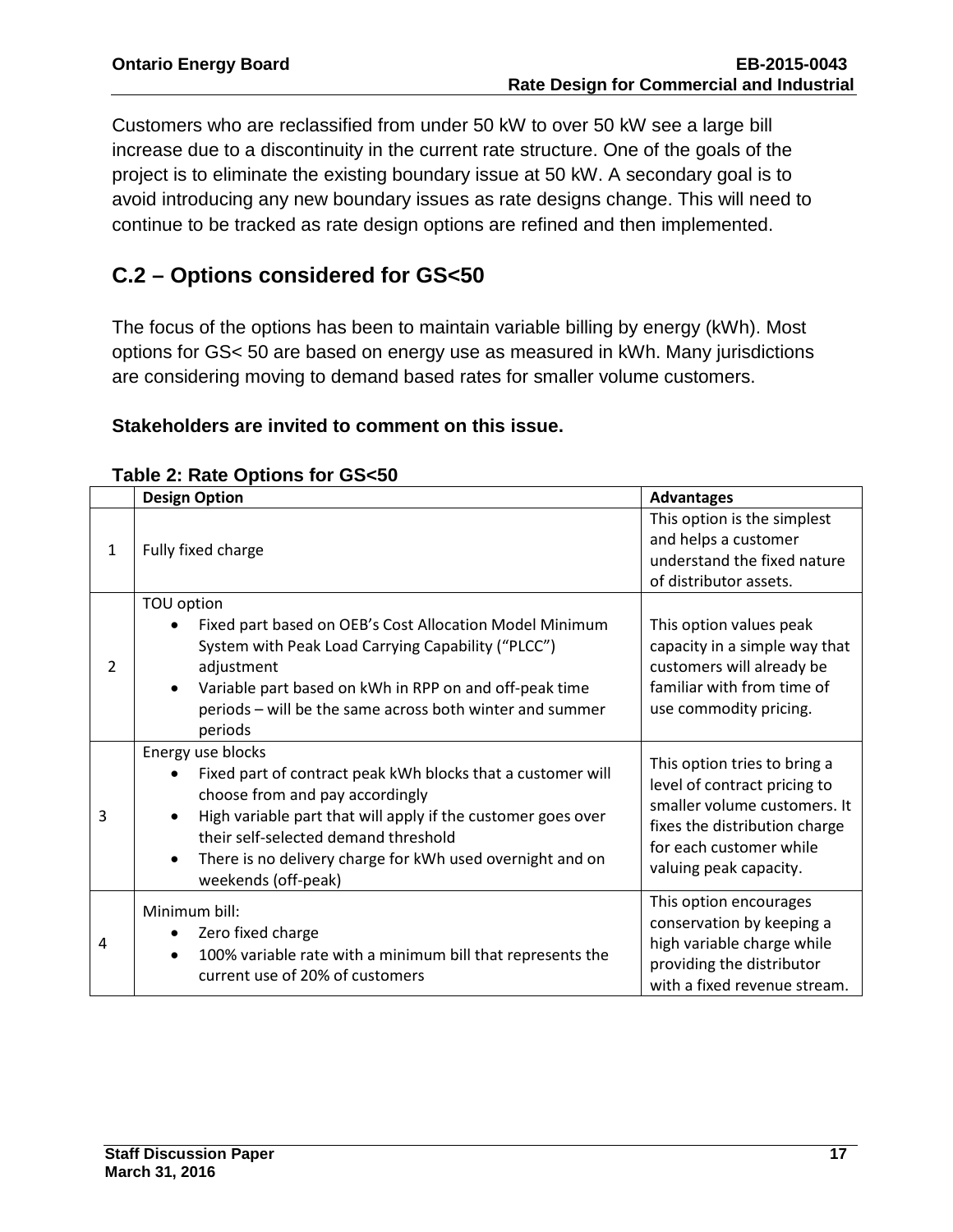# <span id="page-19-0"></span>**C.3 – Option 1: Fully Fixed Charge**

This option is analogous to the fully-fixed rate for residential classes that the OEB made policy in April 2015. As described in the April Report, a fully-fixed rate provides certainty for customers in terms of the distribution portion of their bill, fully compensates distributors for the short-term costs of service, and helps further understanding of the value of connection to the grid.

In comparison to residential customers, GS<50 are diverse in their use. Residential customers have very similar load patterns and are quite comparable in their use of the system. A retail store, a restaurant and a garage will all likely be in this class but have very different use profiles. Having them all pay average cost is less appropriate for them than residential customers.

GS<50 customers show a wider variation between what is used during peak periods and what is used off-peak than either residential customers or the larger commercial customers. See Figure 1 for an example.

This option might be appropriate for traditional customers but less so for active customers. It does not send a price signal about how a customer's actions affect long term costs of the system or allow any management of energy use to control distribution bills. This option makes distributors indifferent to increased penetrations of net-metered DER but does not encourage DER investment.

The analysis in Appendix  $A^{23}$  $A^{23}$  $A^{23}$  shows that bill impacts are not symmetrical. Many more customers see bill increases than decreases. Lower demand customers see a large increase to average cost from their current bill.

Staff note that moving all GS<50 customers to an average cost, fully fixed rate would likely make the boundary issue at 50kW worse instead of better.

# <span id="page-19-1"></span>**C.4 – Option 2: Time of Use Distribution Rate**

The IESO report on commodity  $TOU<sup>24</sup>$  $TOU<sup>24</sup>$  $TOU<sup>24</sup>$  showed that these types of customers shifted up to 0.5% of load out of peak periods in response to price signals.<sup>25</sup> Studies show that

<sup>&</sup>lt;sup>23</sup> Using Hydro One and PowerStream customers

<span id="page-19-3"></span><span id="page-19-2"></span><sup>24</sup> [http://brattle.com/system/publications/pdfs/000/004/967/original/Impact\\_Evaluation\\_of\\_Ontario's\\_Time](http://brattle.com/system/publications/pdfs/000/004/967/original/Impact_Evaluation_of_Ontario)[of-Use\\_Rates-First\\_Year\\_Analysis\\_Faruqui\\_et\\_al\\_Nov\\_26\\_2013.pdf?1386626350](http://brattle.com/system/publications/pdfs/000/004/967/original/Impact_Evaluation_of_Ontario) 25 25 Work done for the RPP Roadmap showed that residential customers decreased usage by 3.3 and 3.4%

<span id="page-19-4"></span>from the summer and winter peak periods respectively.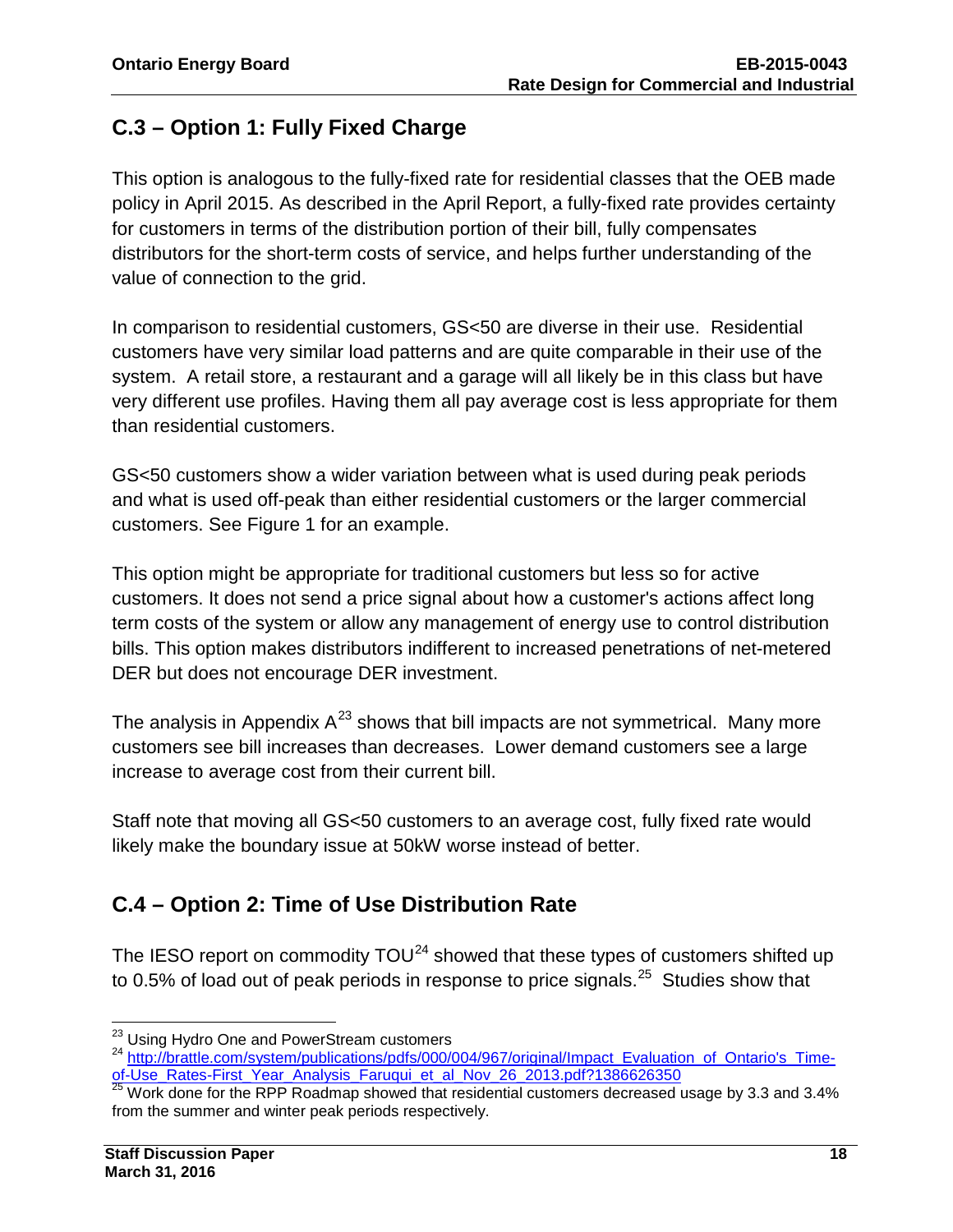static differences in pricing tend to show decreased response over time. The follow-up  $IESO$  studies<sup>[26](#page-20-1)</sup> showed a decrease in the response the second and third year. That response may be increased by increasing the price signal with cost-reflective distribution rates.

For the remaining options in GS<50, staff expect that load shifting and bill savings will increase by using what customers have already learned from TOU commodity pricing. Customers already know that peak hours cost more. To be most effective, the difference in peak and off-peak prices would have to be visible to the customer. Bill presentment is out of scope for this paper.

This option bases the variable charge on the energy used in peak and off-peak periods. A higher rate will apply to peak kWh than off-peak kWh.

The distribution charge will be in the form: Charge = Monthly Service Charge + On-peak rate x on-peak usage + Off-peak rate x off-peak usage

This option charges more to those customers who are contributing more to the distributor's peak capacity needs. It should encourage load shifting (which also results in energy conservation) and better use of existing distribution assets. The analysis in Appendix  $A^{27}$  $A^{27}$  $A^{27}$  shows symmetry in the bill impacts with most being under 20% of the bill and under \$10 per month.

# <span id="page-20-0"></span>**C.5 – Option 3: Energy use blocks**

The third option for GS<50 customers is analogous to a typical cell phone or Internet plan where customers contract for specific numbers of minutes at specific prices. For the distribution rate, OEB staff proposes that customers contract for a specific number of peak kWh based on their past and expected usage. Their distribution charge will be fixed every month but will depend on a customer's peak use. There will be a relatively high per kWh charge for going over their contract usage. Customers can decide whether they want the lowest possible charge based on their previous use and risk overages or are willing to pay a higher charge for the certainty of a fixed bill every month. The highest charge is essentially an 'unlimited' plan.<sup>28</sup>

<span id="page-20-1"></span><sup>&</sup>lt;sup>26</sup> http://www.ieso.ca/Documents/reports/Final-Analysis-of-Ontarios-Full-Scale-Roll-Out-of-TOU-Rates.pdf

<span id="page-20-3"></span><span id="page-20-2"></span><sup>&</sup>lt;sup>27</sup> Using Hydro One and PowerStream customers<br><sup>28</sup> Customers will continue to pay per kWh for their commodity according to whatever plan they have: RPP TOU, HOEP or retailer contract.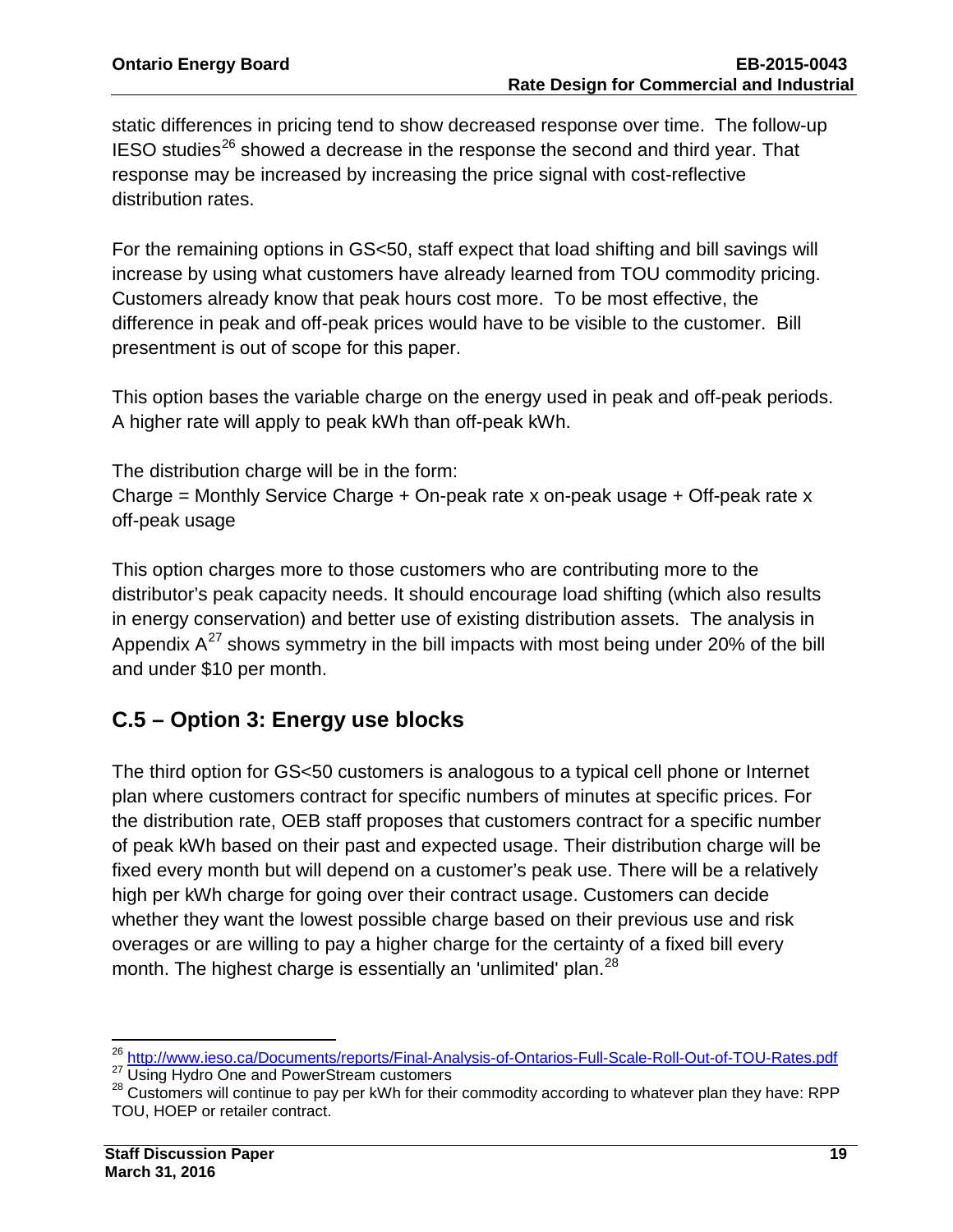This option is a way to bring contract use, common in higher volume users, to a smaller volume class. Prior to the April Report, staff had proposed an option that charged customers a fixed rate based on their use. Several stakeholders felt it was a good starting point but was itself unworkable. Staff suggests this option as being forward looking and under a customer's control. It encourages customers to actively manage their bill on a go-forward monthly basis. Although the option appears to only charge for on-peak use, the fixed nature of the charges ensures that every customer makes a contribution.

A net-metered customer could plan to generate enough to cover his own use and select a low block. If there isn't enough generation to cover the load, the customer will pay overage charges.

This option would likely require distributors to notify customers by telephone, text or email that they were approaching their usage limit and that they should take action to reduce use in order to avoid overage charges. Staff welcome comments on what changes might be needed to bill this through the CIS systems.

At this point, OEB staff have not proposed what the overage charge would be for a customer exceeding the contracted block of kWhs. Staff currently feel that it should be a fairly high rate to discourage customers from underestimating their use. As modelled, the combined fixed charges return all the revenue required for the class.

The model used in the analysis in Appendix  $A^{29}$  $A^{29}$  $A^{29}$  has 5 different blocks of use. The first, basic block is lower than the current monthly service charge. Customers in this block show large bill decreases by percentage equivalent to \$20 to \$30 per month. The largest customers who are the highest demand or close to the cut-off to the next block have small bill decreases. Customers who show a very large increase are near the bottom of a threshold. They have incentive to try to get into the lower block.

### <span id="page-21-0"></span>**C.6 – Option 4: Minimum Bill**

This option is really a variation on any rate design. $^{30}$  $^{30}$  $^{30}$  It derives the charges and rates as in a previous example with the additional overlay of a minimum charge. If the total distribution charge were to fall below a pre-set amount, the bill applies that amount as the minimum distribution bill.

<span id="page-21-1"></span><sup>&</sup>lt;sup>29</sup> Based on Hydro One and PowerStream customers

<span id="page-21-2"></span><sup>&</sup>lt;sup>30</sup> In the fully fixed design, the minimum bill is the fully fixed charge.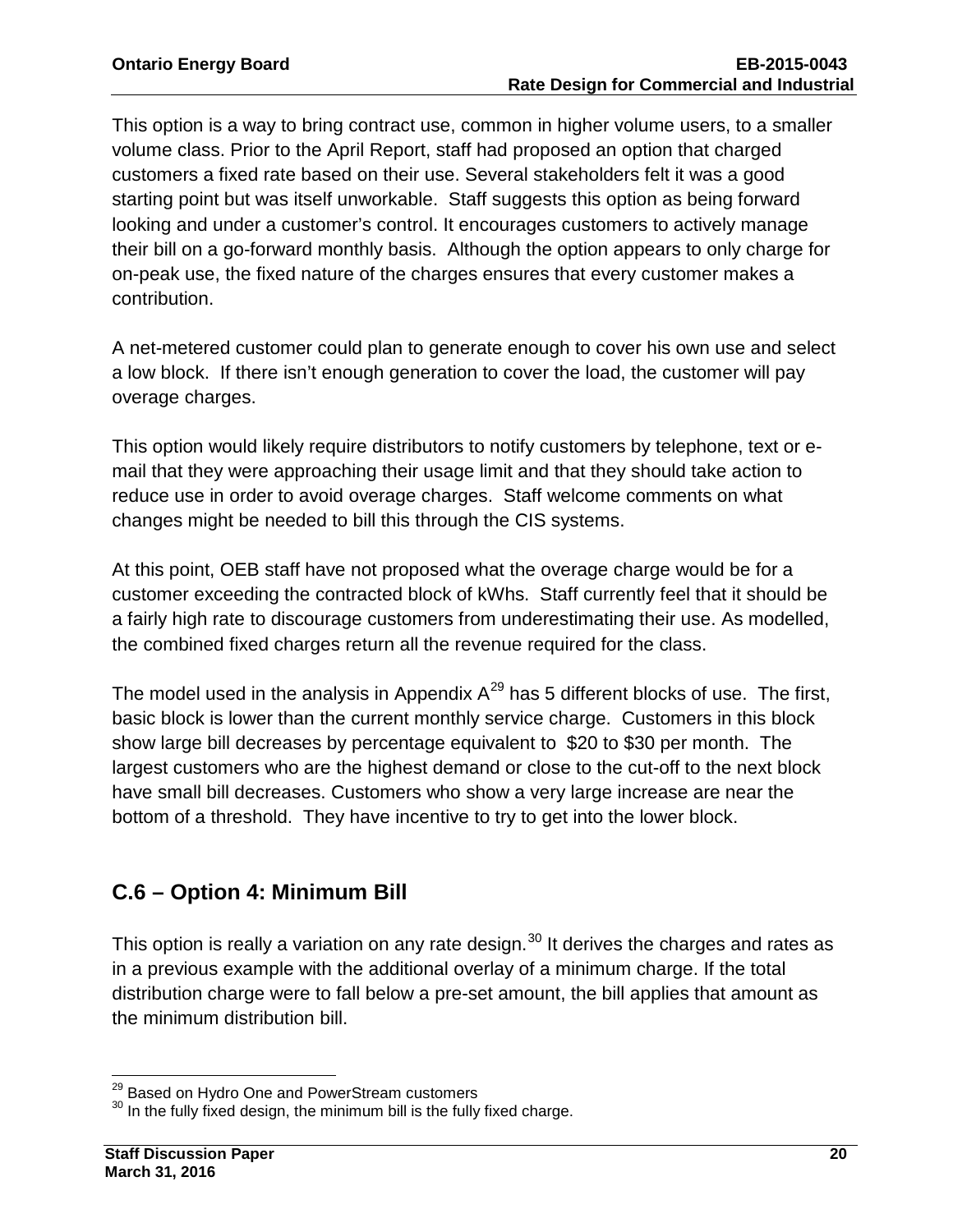This is a common rate design in the United States. The fixed portion is set very low so that the variable rate is higher. However, if use would result in a charge below a dollar value set as the minimum bill, the customer is charged that minimum amount.

The advantage to this rate is that it is thought to drive conservation for higher volume customers since the reward for reducing is greater. The assumption is that higher use is during on-peak. Below the minimum bill, there is no incentive to conserve or shift.

It also provides a default level of revenue recovery for the distributor and guarantees that any customer who is connected is paying a portion of the fixed costs since the distribution portion of the bill can only be reduced to the minimum bill level. Because of this, it is often a response to increasing levels of net metering.

The bill calculation is essentially: Bill = the higher of (minimum bill level) or (Fixed Monthly Charge + Variable charges)

For simplicity in the example, staff modelled a fully variable rate based on maximum monthly demand with no fixed charge.

However, the minimum bill is set at a low to moderate level of use. Any customers whose demand is below that level will pay the minimum bill. In two of our examples, the minimum bill is lower than the current fixed charge resulting in many customers with a bill decrease. The bill increases are likely for high demand customers who see an increase due to the increase in the variable charge.

**If stakeholders favour a minimum bill approach, staff invites comments on preferences for the underlying rate design.**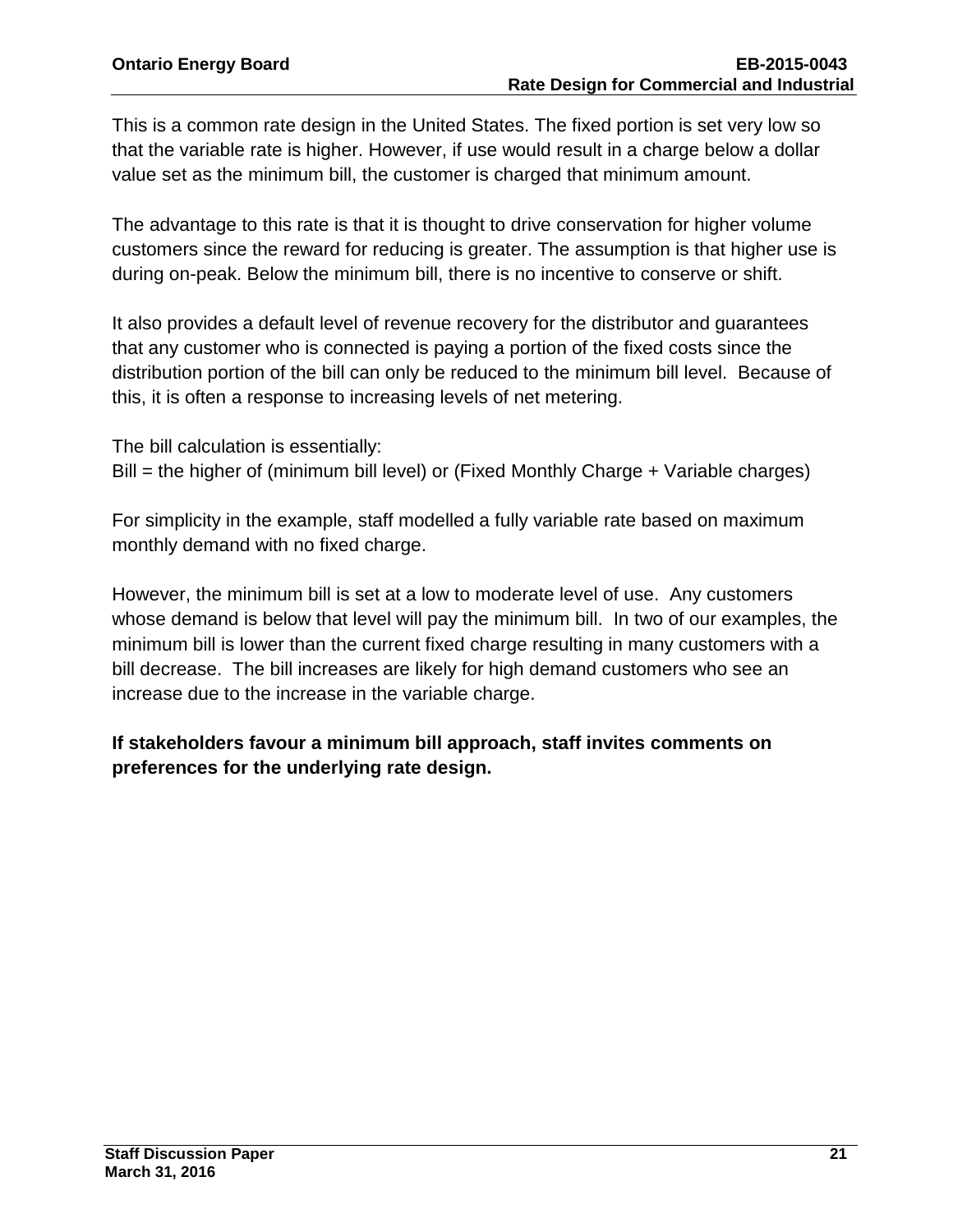# <span id="page-23-0"></span>**D – General Service Over 50 kW**

# <span id="page-23-1"></span>**D.1 – Current Design**

GS>50kW customers are typically connected to the higher voltage system. These customers are the most diverse of any class with draws from 50 kW up to whatever other rate class the distributor has. All distributors have an upper limit to this class. Some distributors<sup>[31](#page-23-3)</sup> do not have an Intermediate or Large class of customers so all higher volume commercial and industrial customers are in this class. This class will include multi-residential buildings that are bulk metered, livestock intensive or greenhouse farming, larger retail and big box stores, and smaller industry like a print shop or metal forming.

The current rate design is a fixed Monthly Service Charge and a variable rate based on the peak monthly kW regardless of when it occurs.

Some of these options look similar to the options for the GS<50 except using kW instead of kWh (i.e. customer demand instead of consumption). Staff is keeping the same numbering system as in Table 1 to help discussion. i.e. a three part demand rate option is always option 5.

### <span id="page-23-2"></span>**D.2 – Options considered for GS>50**

All options for GS< 50 are based on demand as measured in kW as is currently the case. By the end of 2020, all GS>50 customers will have meters capable of time of use measurement.

|               |           | <b>Design Option</b>                                       | Advantages                   |
|---------------|-----------|------------------------------------------------------------|------------------------------|
| Minimum bill: |           |                                                            | This option encourages       |
|               | $\bullet$ | Zero fixed charge                                          | conservation by keeping a    |
|               |           | 100% variable rate with a minimum bill that represents 20% | high variable charge while   |
|               |           | of customers                                               | providing the distributor    |
|               |           |                                                            | with a fixed revenue stream. |

#### **Table 3: Rate Options for GS>50**

<span id="page-23-3"></span> $\overline{a}$ <sup>31</sup> Hydro One Networks Inc. has classes called: Urban General Service Demand Billed, General Service Demand Billed, Distributed Generation and Sub Transmission classes.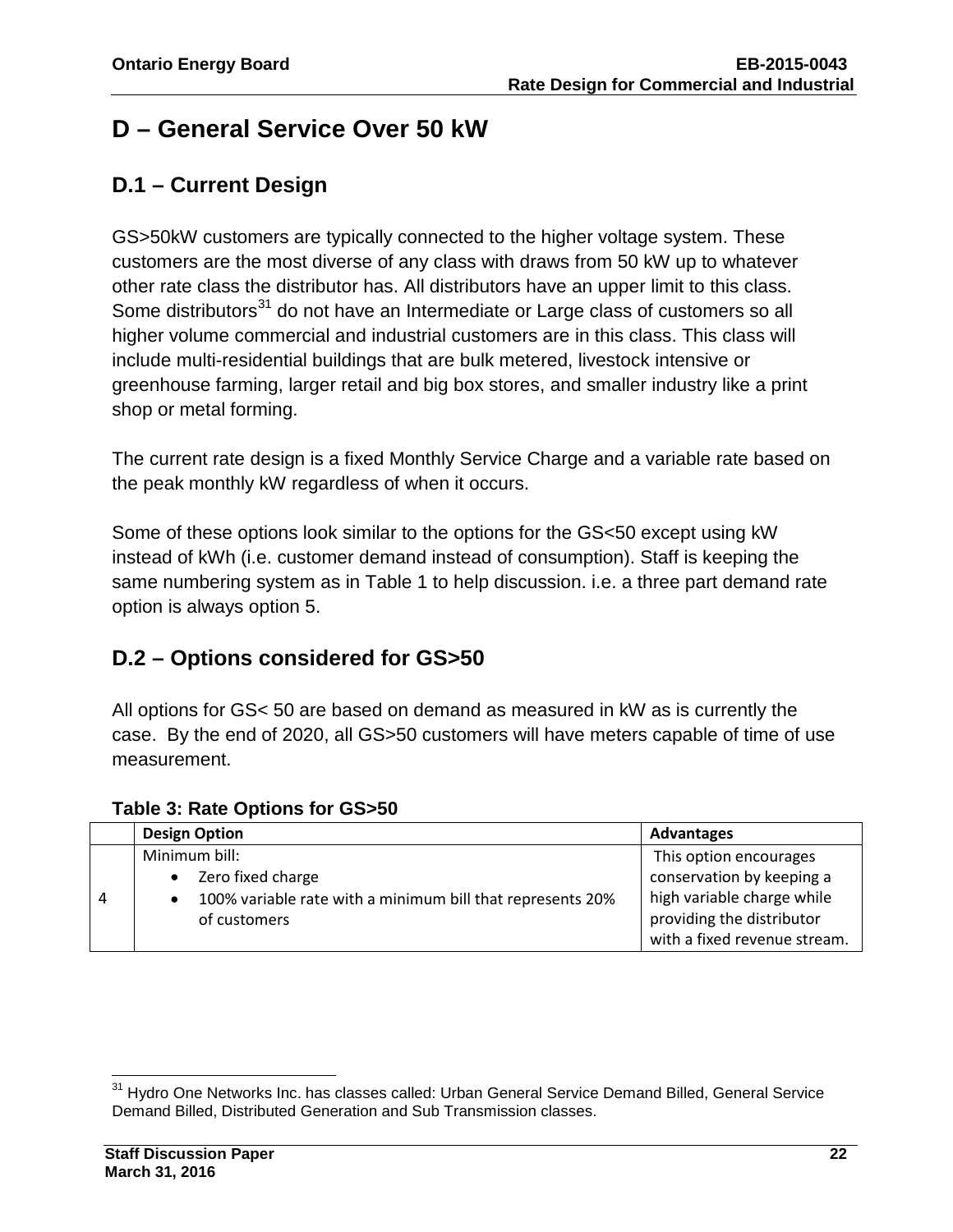| 5a | Three part demand rate<br>Fixed part based on OEB's Cost Allocation Model Minimum<br>$\bullet$<br>System with PLCC adjustment<br>Variable 1 based on maximum demand during peak period<br>$\bullet$<br>Variable 2 based on maximum demand at any time<br>$\bullet$<br>Peak is 7 am to 7 pm<br>$\bullet$ | This option values<br>connection demand and<br>aggregate demand<br>separately. It is expected to<br>be fairer and provide more<br>revenue stability than peak |  |
|----|---------------------------------------------------------------------------------------------------------------------------------------------------------------------------------------------------------------------------------------------------------------------------------------------------------|---------------------------------------------------------------------------------------------------------------------------------------------------------------|--|
| 5b | As 5a<br>Peak is 3pm to 9 pm<br>٠                                                                                                                                                                                                                                                                       | and off-peak alone.                                                                                                                                           |  |
| 6а | Time of Use<br>Fixed part based on OEB's Cost Allocation Model Minimum<br>$\bullet$<br>System with PLCC adjustment<br>Variable 1 based on maximum demand during peak period<br>$\bullet$<br>Variable 2 based on maximum demand during the off-peak<br>$\bullet$<br>period<br>Peak is 7 am to 7 pm<br>٠  | This option values peak<br>capacity. Staff has modelled<br>options that do or do not<br>value off-peak capacity.                                              |  |
| 6b | As 6a<br>Variable 2 is 0                                                                                                                                                                                                                                                                                |                                                                                                                                                               |  |

# <span id="page-24-0"></span>**D.3 – Option 4: Minimum bill**

This option is really a variation on any rate design.<sup>[32](#page-24-1)</sup> It derives the charges and rates as in a previous example with the additional overlay of a minimum charge. If the total distribution charge were to fall below a pre-set amount, applies that amount as the minimum distribution bill.

This is a common rate design in the United States. The fixed portion is set very low so that the variable rate is higher. However, if use would result in a charge below a dollar value set as the minimum bill, the customer is charged that minimum amount.

The advantage to this rate is that it is thought to drive conservation for higher volume customers since the reward for reducing is greater. Once again, the assumption is that higher use is during on-peak. Below the minimum bill, there is no incentive to conserve or shift.

It also provides a default level of revenue recovery for the distributor and guarantees that any customer who is connected is paying a portion of the fixed costs since there is the distribution portion of the bill can only be reduced to the minimum bill level. Because of this, it is often a response to increasing levels of net metering.

The bill calculation is essentially:

Bill = the higher of (minimum bill level) or (Fixed Monthly Charge + Variable charges)

<span id="page-24-1"></span> $\overline{a}$  $32$  In the fully fixed design, the minimum bill is the fully fixed charge.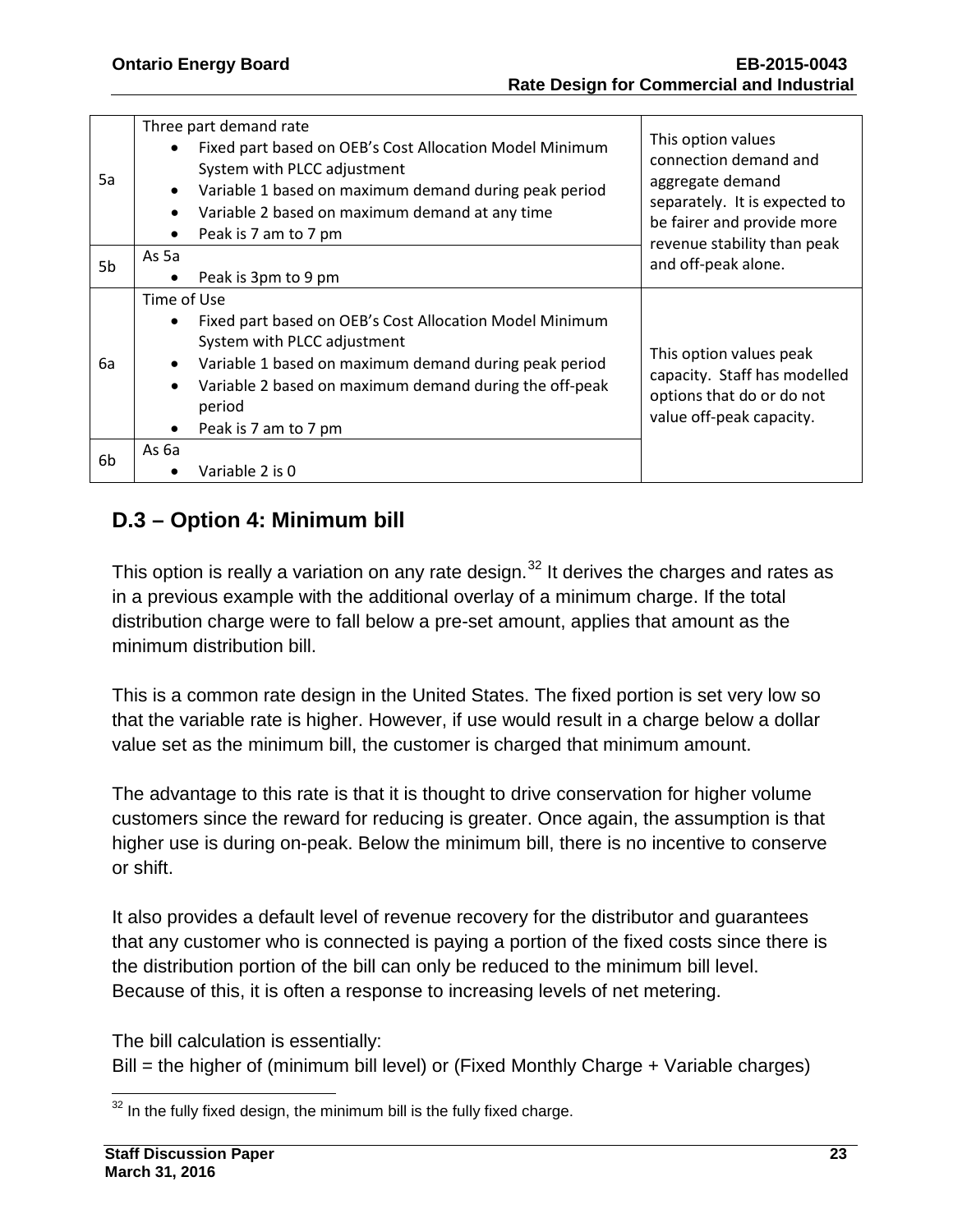In the example for discussion purposes, staff is making the underlying design a 100% variable rate although this is not necessarily the case with minimum bills.

The increases are less than 30% with most decreases also less than 30%. More customers see an increase than a decrease.

### <span id="page-25-0"></span>**D.4 – Option 5: Three part demand rate**

This option is a way of using smart meters to increase the link between the rate and cost causality<sup>[33](#page-25-1)</sup>. It recognizes the two separate demand measures of the customer and charges for each: the design/connection demand and the peak/capacity demand.

The first part of the charge is a fixed monthly service charge to reflect the direct customer costs.

The second part is a variable rate based on the 'anytime' demand or non-coincident peak (NCP) demand to represent the cost of the design demand. The design demand charge pays for the connection to the grid and should represent the cost of the assets dedicated to that customer. Those assets are sized independently of time of use so the design demand charge applies to the maximum demand of the customer regardless of when it occurs. This charge could be based on the monthly maximum demand as is the current demand charge or it could be a more fixed charge with a ratchet so that it is more consistent with the fixed nature of the connection. Our example uses the maximum monthly demand.

The third part is a variable rate based on on-peak demand or coincident peak demand (CP) to represent the customer's contribution to peak capacity requirements.

If the customer has its maximum demand during the peak hours, then the same demand value will apply to both rates. If the customer has its maximum value outside the peak hours then the peak demand is less or zero, whatever is measured during that period.

The bill calculation is:

Distribution bill = Monthly Service Charge + Maximum Monthly demand (kW) x Anytime rate + Maximum peak demand (kW) x peak rate.

<span id="page-25-1"></span> $\overline{a}$  $33$  OEB staff does not have any evidence to suggest that this rate is currently in use in any jurisdiction. It has been proposed by Amparo Nieto of ERA Economic Consulting.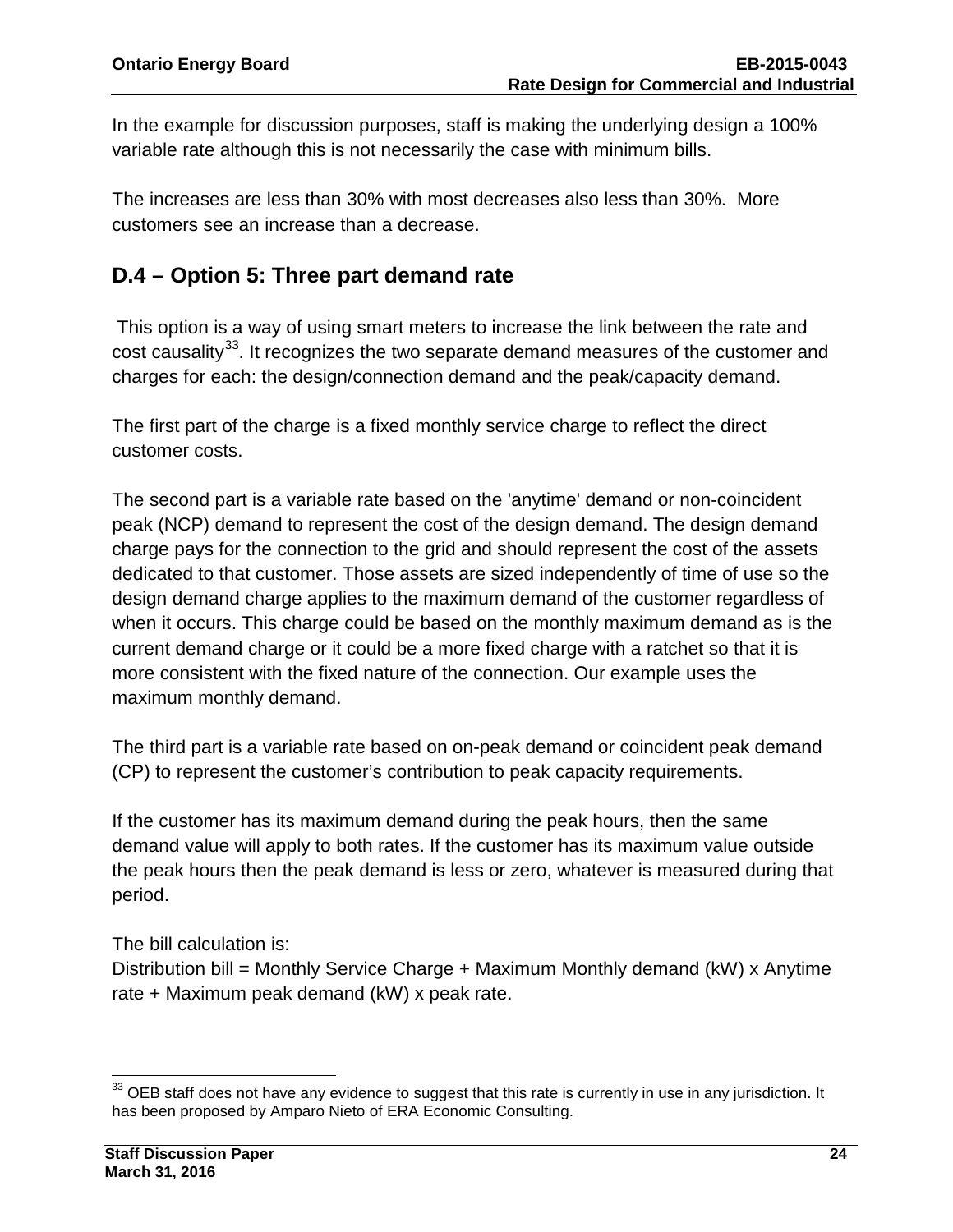It can also be expressed as:

Distribution bill = MSC + Demand<sub>NCP</sub> x Rate<sub>NCP</sub> + Demand<sub>CP</sub> x Rate<sub>CP</sub>

Staff is providing two examples to illustrate the possible variation in structure for this basic rate design. The OEB view is that distribution rates should address distribution costs and therefore distribution peaks. These peak hours will be distributor specific, may vary by season, and could shift over time. Therefore OEB staff has provided examples of both a broad distribution peak and a much narrower peak to show the differences in rates and rate impacts for the two scenarios.

This rate is closely linked to cost drivers. It ensures that a customer pays for fixed customer costs, customer connection and contribution to peak capacity. The intent is to eliminate the need for specialized charging for distributed generation or net metering since the underlying distribution rate is recovery from customers according to their use. The peak demand rate would reward customers for generation on-peak but also charge them for use when their generator was down for maintenance or repair.

#### **Staff is interested in comments on whether the NCP rate should be a monthly maximum or some kind of ratchet that would reflect an annual peak.**

#### **Option 5a - A broad peak coincident with transmission peak**

This example defines the peak period very broadly as 7 am to 7 pm to match the period used to define the transmission peak period for the network pool.

Approximately 20% of customers<sup>[34](#page-26-0)</sup> see a decrease of more than 20% on their bill. These are the customers with maximum use outside the peak hours. Most bill increases are less than 5% of the bill.

This option should encourage shifting demand to off-peak for bill reductions compared to current rates and the new, higher peak rate. For distributed generation, it will encourage generation on peak when it is needed. Assuming that generation is off–line for servicing once a month or once a year, the monthly maximum demand should cover the customers design cost and ensure that they pay their share of the distribution system.

<span id="page-26-0"></span> $\overline{a}$  $34$  Based on customers from PowerStream, Hydro One, Hydro Ottawa, Veridan, Horizon and Enersource.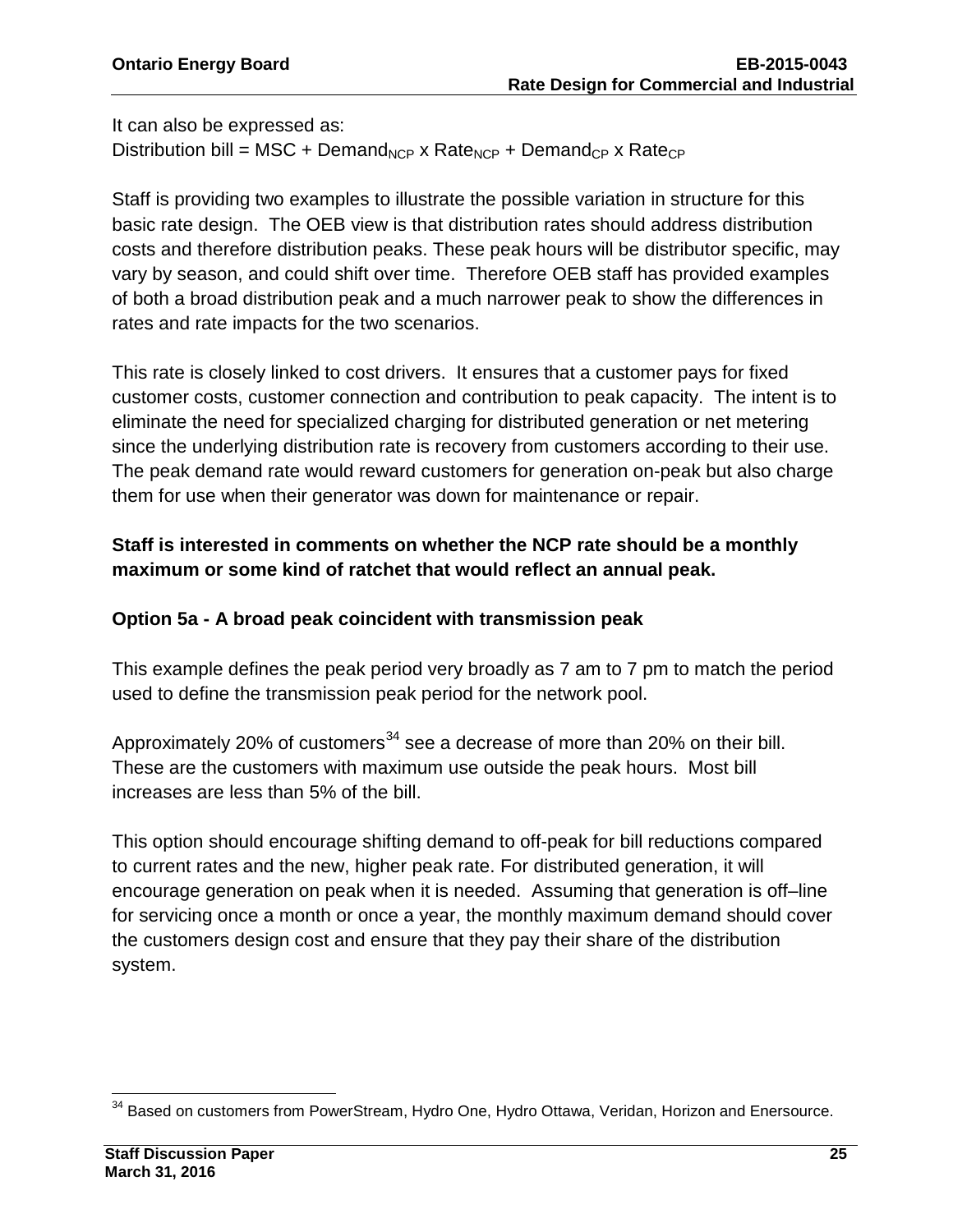#### **Option 5b - A narrow peak to match a specific distribution peak**

This example defines the peak more narrowly as 3 pm to 9 pm. This is representative of a distribution summer peak with significant solar penetration resulting in a "duck" curve previously discussed. This would allow each distributor more flexibility to address its own system peak.

Compared to the broader peak, this option shows slightly higher percentage bill changes, both increases and decreases. The increases go from being mostly under \$25 to being mostly under \$200. Compared to the broader peak, there are almost the same number of customers with bill increases and decreases.

### <span id="page-27-0"></span>**D.5 – Option 6: Time Of Use Demand Rate**

This is similar to Option 5, the three part rate, except that there is a peak charge and an off-peak charge instead of a peak charge and an anytime charge. If a customer's maximum demand is during the peak period, only one charge applies. However, there may or may not also be a charge for whatever the customer's maximum demand is during the off-peak period. The lower the off-peak charge, the more exposed the distributor is to net metering revenue erosion.

The form of the equation is:

Bill = Monthly Service Charge + Maximum Peak Demand x On-Peak Rate + Maximum Off-Peak Demand x Off-Peak Rate

#### **Option 6a - Peak and off-peak**

For this example<sup>[35](#page-27-1)</sup>, the peak period is 7 am to 7 pm and the peak to off-peak charge is arbitrarily set to 3 times the off-peak charge. The broader peak period was selected to match the period for the Network Billing Demand used to calculate the Network Service charge for wholesale provincial transmission service. This should encourage shifting since on-peak demand is specifically valued.

Compared to the three part rate, changes are more extreme. Bill increases and decreases of over \$250 are more common. Most impacts (increases and decreases) are still below 20%.

<span id="page-27-1"></span> $\overline{a}$  $^{35}$  Based on customers from PowerStream, Hydro One, Hydro Ottawa, Veridan, Horizon and Enersource.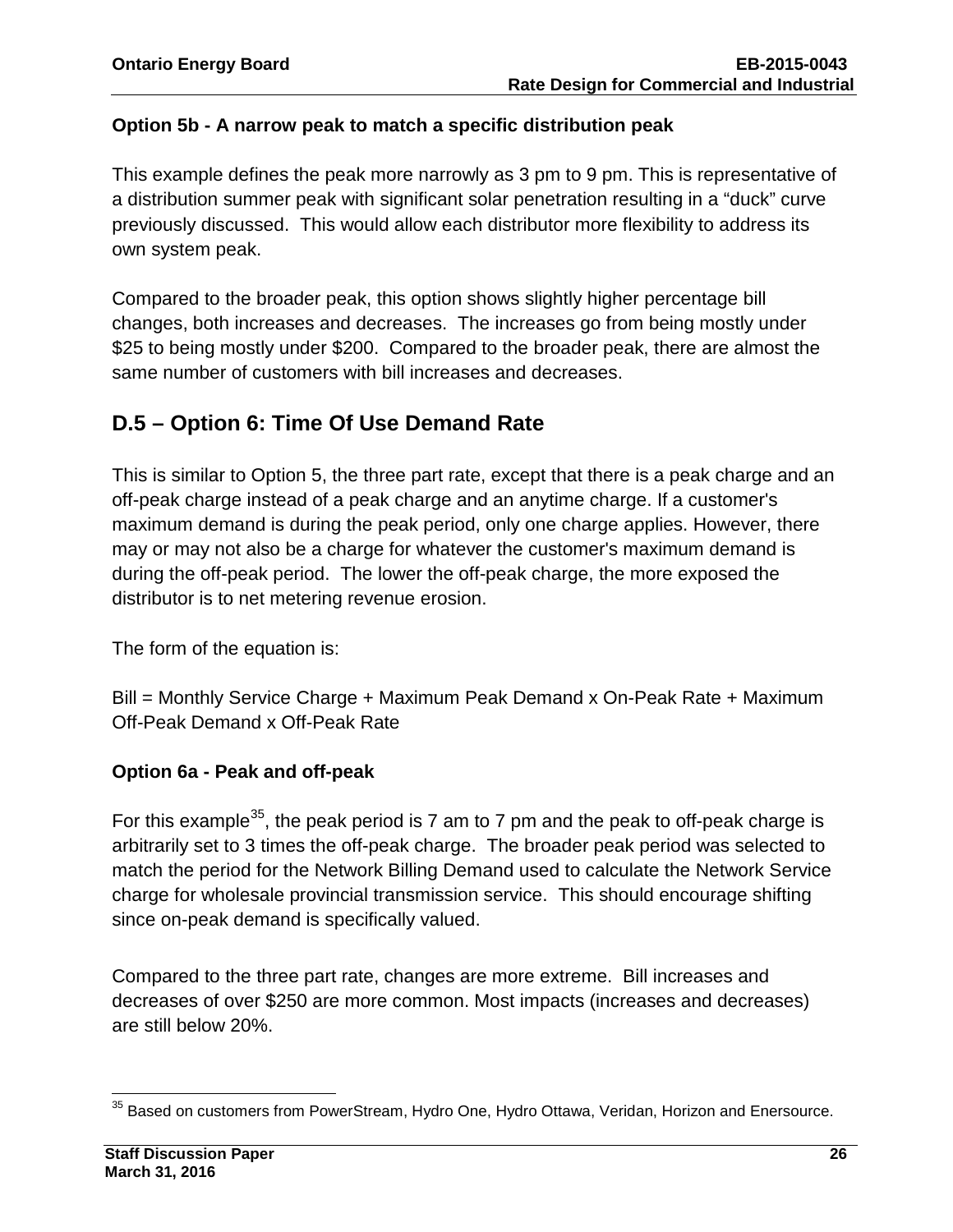#### **Option 6b - Off-peak is free**

According to economic theory, the value of the co-product is zero. To truly drive offpeak use, the distribution rate for off-peak demand could be valued at zero. Ontario used to occasionally value off-peak generation load at below zero. One Texas utility is valuing off-peak use (commodity and delivery) at zero to use wind power that is surplus to normal load.

This example uses the same peak hours as option 7a but sets the off-peak price to zero.

This should maximize peak shifting since demand can be used for free in off-peak hours. The incentive will be maximized since off-peak commodity pricing is also low.

The impacts based on current use are fairly comparable to TOU rate with an off-peak charge. The difference would be seen in the distribution revenue as customers responded to the rate.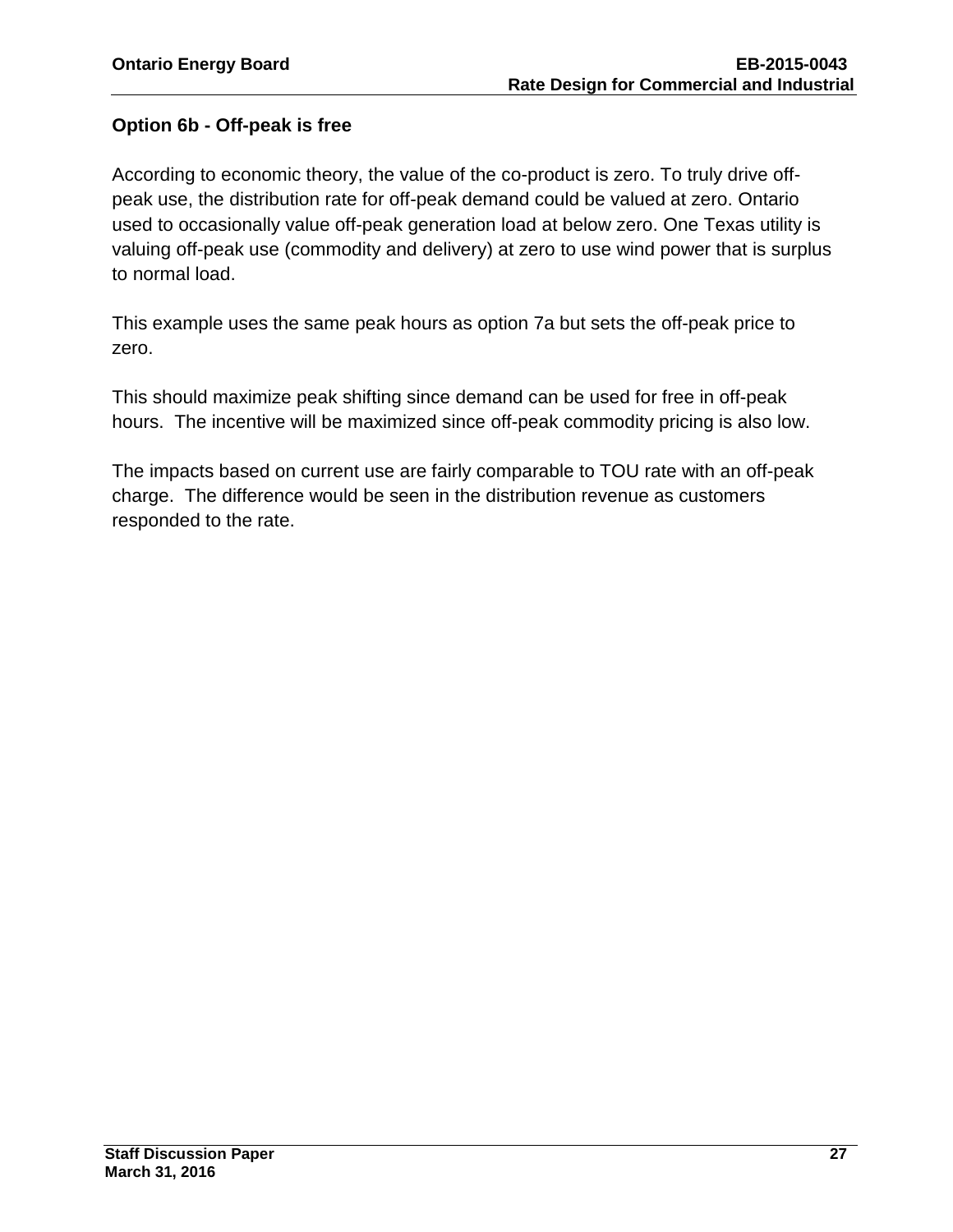# <span id="page-29-0"></span>**E – Intermediate Customers**

Some distributors have intermediate level customers with various ranges of demand. The most common is from 3000 kW to the 5000 kW of the Large class. Others have more thresholds at 500 kW, 1000 kW or 1500 kW depending on their system configuration. OEB staff is not proposing to alter these classifications in any way. The design options presented largely overlap the GS>50 and Large options.

OEB staff has concentrated in these examples on keeping the fixed charge at PLCC with adjustment, but avoiding boundary issues at the class thresholds. Most of these boundary issues would be solved by increasing the fixed charge for higher demand classes. For the purposes of the option examples, staff forced the models to offset the potential for "gaming" using the PLCC charge. The monthly service charge that intermediate customers are facing is somewhere in between the PLCC charge and their current charge while still remaining revenue neutral.

## <span id="page-29-1"></span>**E.1 – Current design**

Current rates for Intermediate customers generally look the same as rates for GS>50 customers. The current rate design is a fixed Monthly Service Charge and a variable rate based on the maximum monthly kW regardless of when it occurs.

### <span id="page-29-2"></span>**E.2 – Options considered for Intermediate Customers**

All options for Intermediate customers are based on demand as measured in kW as is currently the case.

|    |                        | <b>Design Option</b>                                    | <b>Advantages</b>             |
|----|------------------------|---------------------------------------------------------|-------------------------------|
| 5a | Three part demand rate |                                                         | This option values            |
|    | $\bullet$              | Fixed part based on OEB's Cost Allocation Model Minimum | connection demand and         |
|    |                        | System with PLCC adjustment                             | aggregate demand              |
|    | $\bullet$              | Variable 1 based on maximum demand during peak period   | separately. It is expected to |
|    | $\bullet$              | Variable 2 based on maximum demand at any time          | be fairer and provide more    |
|    | $\bullet$              | Peak is 7 am to 7 pm                                    | revenue stability than peak   |
| 5b | As 5a                  |                                                         | and off-peak alone.           |
|    | $\bullet$              | Peak is 3pm to 9 pm                                     |                               |

**Table 4: Rate Options for Intermediate Customers**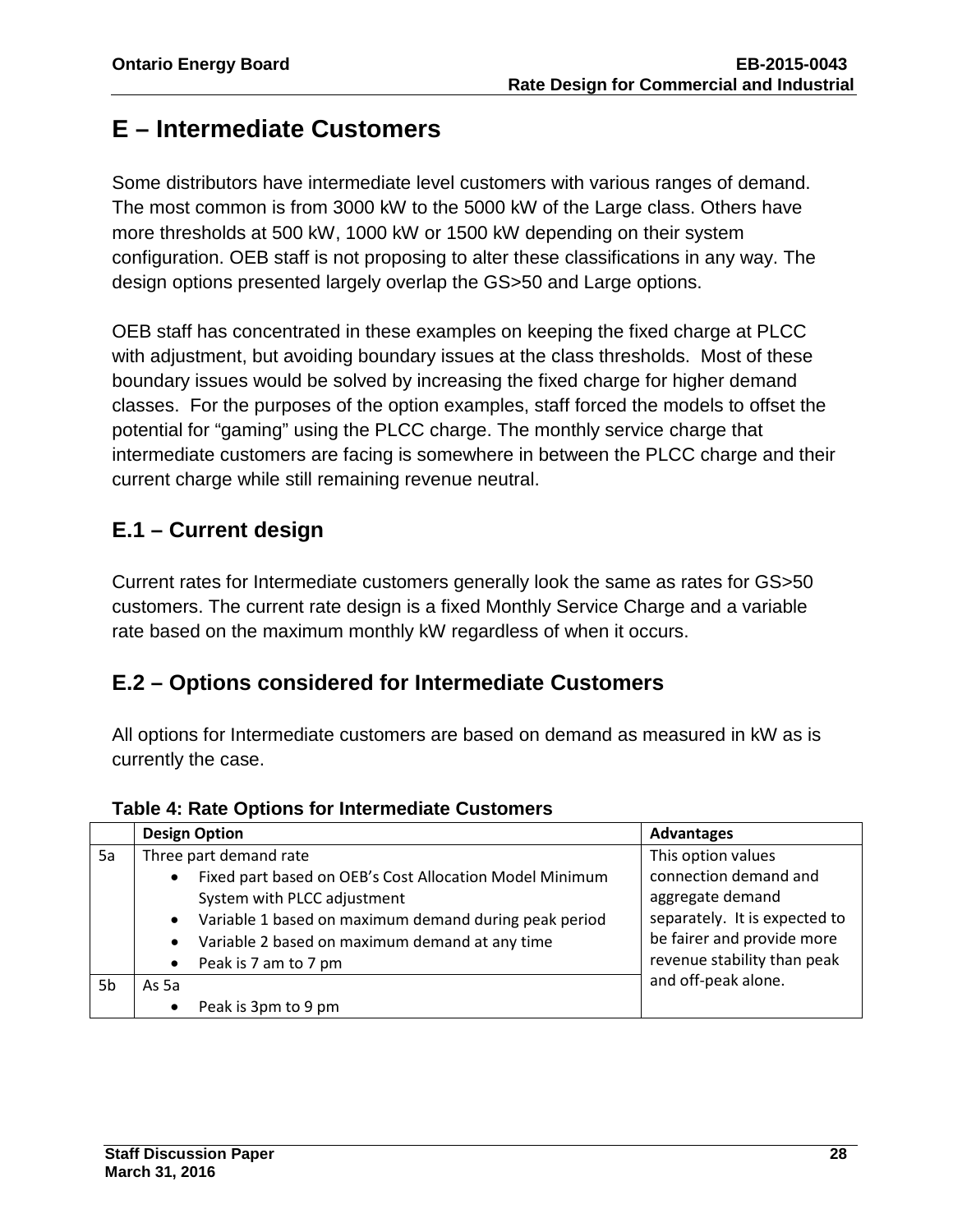| 6а | Time of Use<br>Fixed part based on OEB's Cost Allocation Model Minimum<br>$\bullet$<br>System with PLCC adjustment<br>Variable 1 based on maximum demand during peak period<br>$\bullet$<br>Variable 2 based on maximum demand during the off-peak<br>$\bullet$<br>period |                      | This option values peak<br>capacity. Staff has modelled<br>options that do or do not<br>value off-peak capacity. |
|----|---------------------------------------------------------------------------------------------------------------------------------------------------------------------------------------------------------------------------------------------------------------------------|----------------------|------------------------------------------------------------------------------------------------------------------|
|    | $\bullet$                                                                                                                                                                                                                                                                 | Peak is 7 am to 7 pm |                                                                                                                  |
| 6b | As 6a                                                                                                                                                                                                                                                                     |                      |                                                                                                                  |
|    | $\bullet$                                                                                                                                                                                                                                                                 | Variable 2 is 0      |                                                                                                                  |

### <span id="page-30-0"></span>**E.3 – Option 5: Three Part Demand Rate**

Once again, this rate is meant to capture three distinct cost drivers:

- the fixed monthly service charge for the minimum system
- the non-coincident rate for design demand
- the coincident demand for aggregated demand

The link to costs could be made more specific by allowing distributors to set their own peak period, by setting different peak times in different seasons. As for any rate design, the trade-off is between accuracy of the price signal and simplicity and understandability of the rate.

#### **Example 5a – Broad Peak**

In this example, the peak period is 7am to 7pm.

Most customers see less than a 5% change in their bill. For these large customers, that is still up to \$500 per month.

#### **Example 5b – Narrow Peak**

In this example, the peak period is 3pm to 9pm to approximate the summer peak with solar penetration.

<span id="page-30-1"></span>Compared to option 5a, the impacts are almost evenly split between increases and decreases. The dollar value is generally less than \$250 or 5%.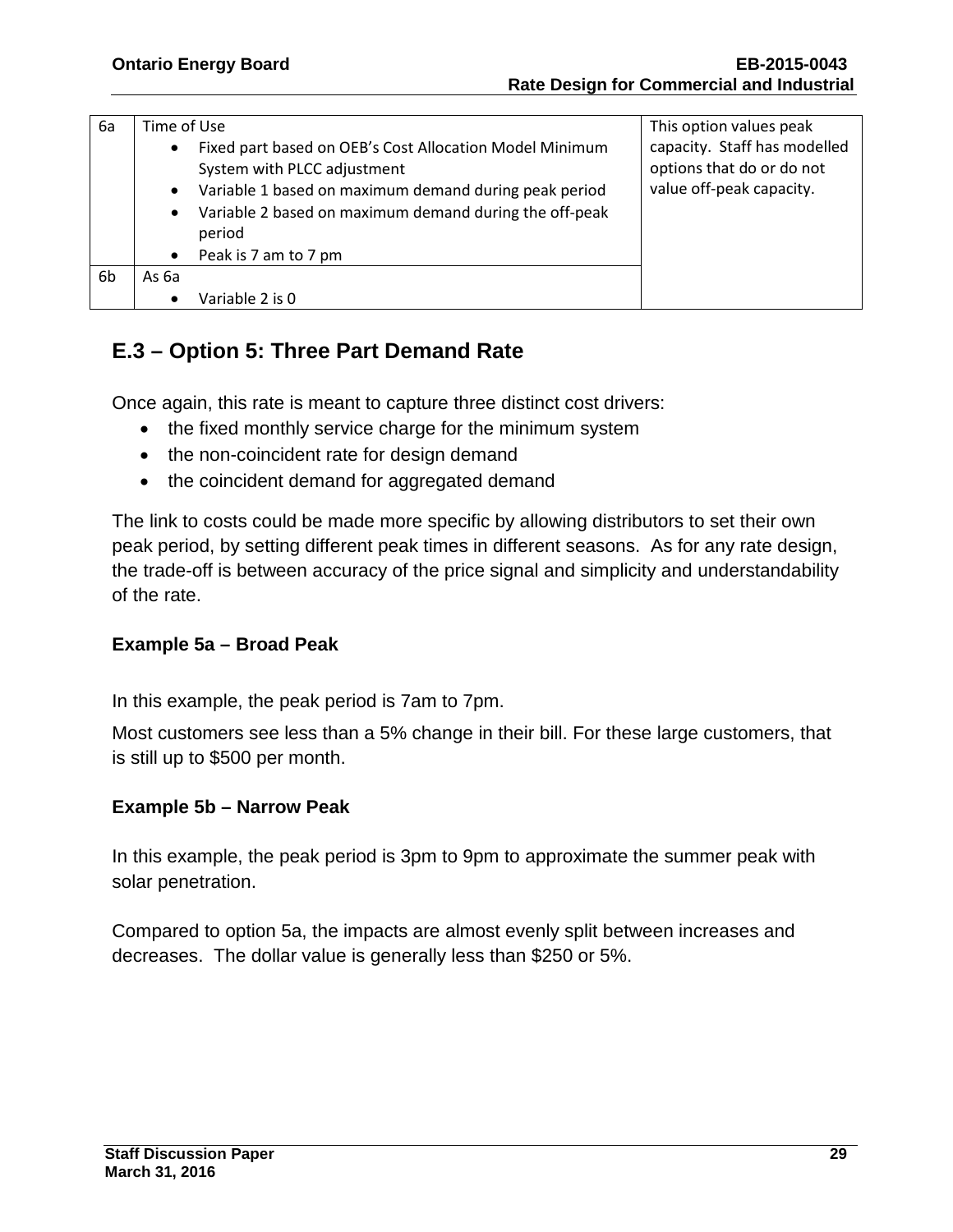# **E.4 – Option 6: Time of Use Rate**

In this option, there is the monthly service charge and two distinct variable charges. There is one rate applied to the maximum demand during the peak hours and a separate rate applied to the maximum demand during the off-peak hours. It will never be the same measurement.

This simple model of peak and off-peak charges may be simpler for customers to understand compared to the more cost-reflective three part rate.

#### **Example 6a – Off-peak Charge**

In this example, there is an off-peak charge that may or may not represent the connection demand. It ensures that the distributor will derive some revenue from offpeak use.

There are slightly more customers with decreasing bills. Changes are generally less than \$500 per month but up to 15% of the bill.

#### **Example 6b – Off-peak is Free**

In this example, the off-peak is considered to have no value and consequently has no charge. This is an extreme example.

This is the first example for Intermediate customers where the rate increase exceeded 20%. Some customers see increases over \$2000 per month. The increase in the onpeak charge is being felt by peak users. This should encourage reductions and shifting. It may also encourage distributed generation that in the extreme under net metering could result in customers not paying enough to maintain the distribution system.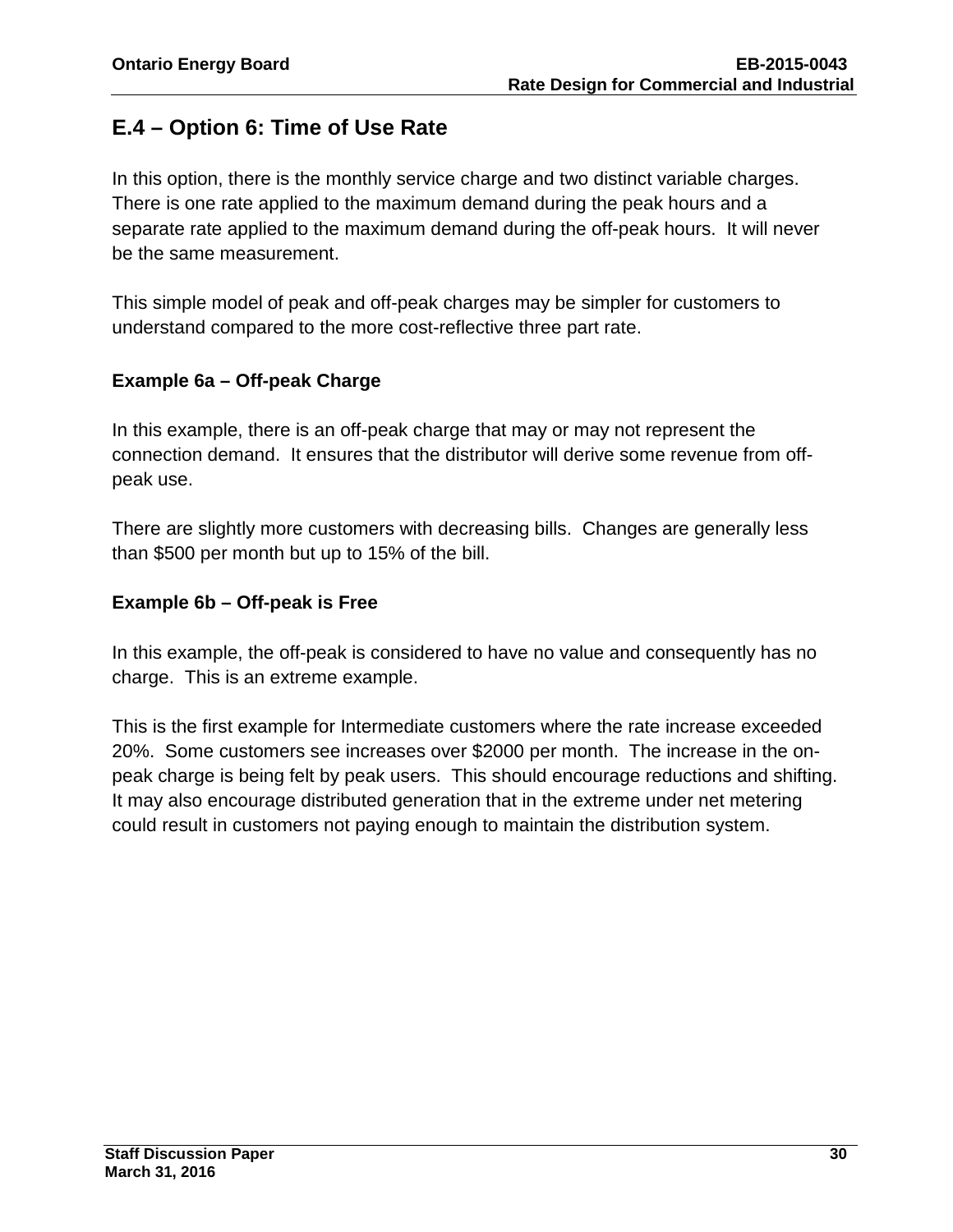# <span id="page-32-0"></span>**F – Large Customers**

## <span id="page-32-1"></span>**F.1 – Current design**

Not every distributor has Large customers. Those that do fairly consistently define the class as follows:

This classification applies to an account whose average monthly maximum demand used for billing purposes<sup>[36](#page-32-3)</sup> is equal to or greater than, or is forecast to be greater than, 5,000 kW.

A Large customer might be an office/retail complex on the order of the TD Centre, a hospital complex, or university campus.

### <span id="page-32-2"></span>**F.2 – Options considered for Large Customers**

All options for Large customers are based on billing demand as measured in kW or kVA as is currently the case.

Not every distributor has Large customers and those that do may have very few. To preserve the anonymity of customer data, OEB staff received the information as a single file of large customer data. The rate used for comparison as the "existing" rate is an average of the contributing distributors. It is not the current Large customer rate for any Ontario distributor. In comparison with other rate classes, the current rate and the option rates have a relatively high fixed charge.

|    |                                                  | <b>Design Option</b>                                                                                                                                                                                                                                | <b>Advantages</b>                                                                                             |  |
|----|--------------------------------------------------|-----------------------------------------------------------------------------------------------------------------------------------------------------------------------------------------------------------------------------------------------------|---------------------------------------------------------------------------------------------------------------|--|
| 5a | $\bullet$<br>$\bullet$<br>$\bullet$<br>$\bullet$ | Three part demand rate<br>Fixed part based on OEB's Cost Allocation Model Minimum<br>System with PLCC adjustment<br>Variable 1 based on maximum demand during peak period<br>Variable 2 based on maximum demand at any time<br>Peak is 7 am to 7 pm | This option values<br>connection demand and<br>aggregate demand<br>separately. It reflects cost<br>causality. |  |
| 5b | As 5a                                            |                                                                                                                                                                                                                                                     |                                                                                                               |  |
|    | $\bullet$                                        | Peak is 3pm to 9 pm                                                                                                                                                                                                                                 |                                                                                                               |  |

#### **Table 5: Rate Options for Large Customers**

<span id="page-32-3"></span> $\overline{a}$  $36$  "Demand used for billing purposes" is the greater of the actual demand or 90% of the kVA to take into account the extra costs to the system imposed by poor power factor.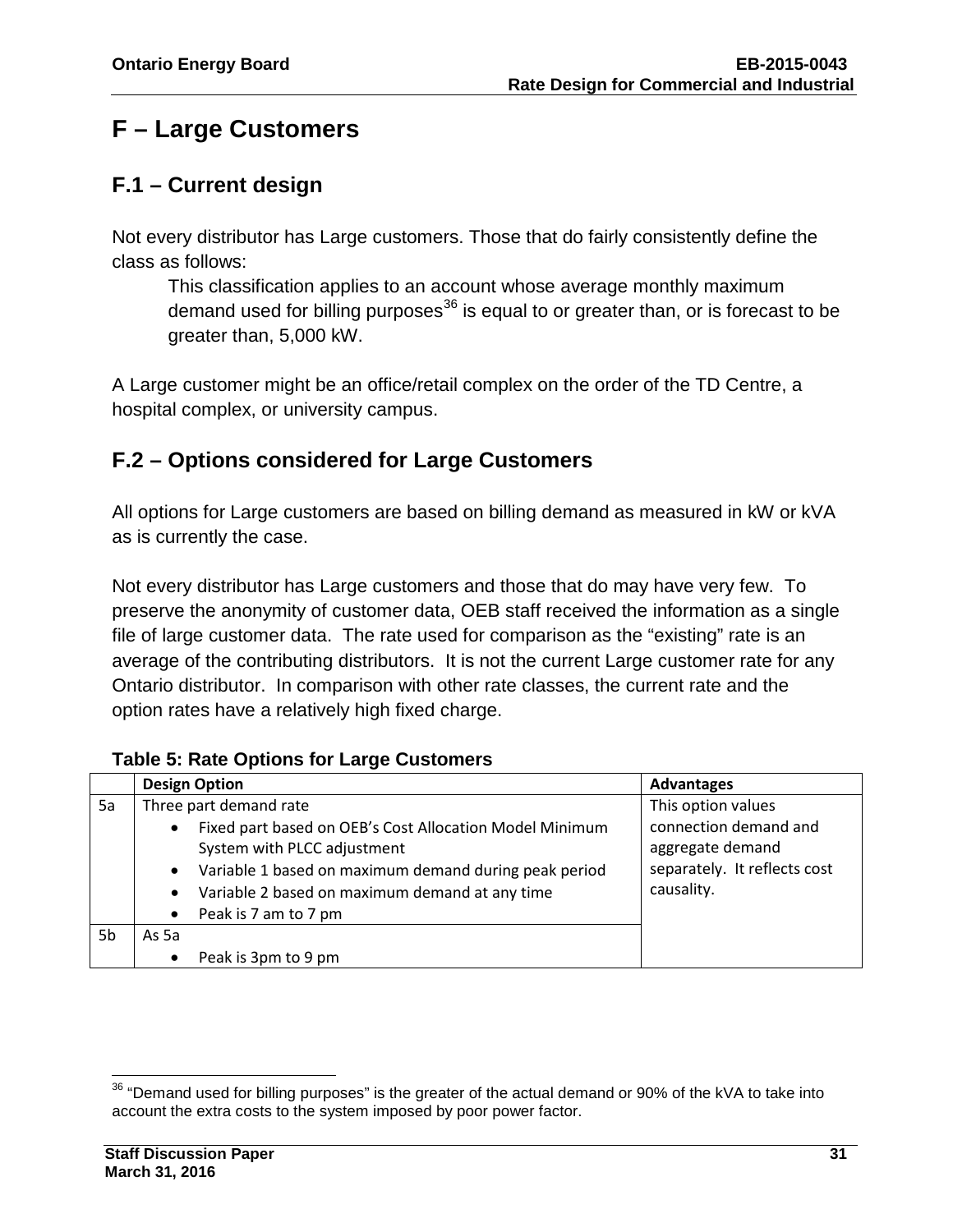| 6а | Time of Use<br>Fixed part based on OEB's Cost Allocation Model Minimum<br>$\bullet$<br>System with PLCC adjustment<br>Variable 1 based on maximum demand during peak period<br>$\bullet$<br>Variable 2 based on maximum demand during the off-peak<br>$\bullet$<br>period |                      | This option values peak<br>capacity. Staff has modelled<br>options that do or do not<br>value off-peak capacity. |  |
|----|---------------------------------------------------------------------------------------------------------------------------------------------------------------------------------------------------------------------------------------------------------------------------|----------------------|------------------------------------------------------------------------------------------------------------------|--|
|    |                                                                                                                                                                                                                                                                           |                      |                                                                                                                  |  |
| 6b | As 6a                                                                                                                                                                                                                                                                     |                      |                                                                                                                  |  |
|    | $\bullet$                                                                                                                                                                                                                                                                 | Variable 2 is 0      |                                                                                                                  |  |
|    | $\bullet$                                                                                                                                                                                                                                                                 | Peak is 7 am to 7 pm |                                                                                                                  |  |

## <span id="page-33-0"></span>**F.3 – Option 5: Three Part Demand Rate**

Once again, this rate is meant to capture three distinct cost drivers:

- the fixed monthly service charge for the minimum system
- the non-coincident rate for design demand
- the coincident demand for aggregated demand

The link to costs could be made more specific by allowing distributors to set their own peak period, by setting different peak times in different seasons. As for any rate design, the trade-off is between accuracy of the price signal and simplicity and understandability of the rate. Having a non-coincident demand rate should provide some rate stability for the distributor. The higher coincident demand rate should encourage shifting and DER to reduce peak demand.

#### **Example 5a – Broad Peak**

In this example, the peak period is 7am to 7pm. This reflects a broad peak. The example is based on customer data combined from all the contributing distributors.

Many more customers see a bill increase (75%) but the increases are fairly small as a percentage of the bill. They are mostly less than 3%. For customers using most of their energy off-peak, decreases can be up to 12% but are typically less than 5%.

#### **Example 5b – Narrow Peak**

In this example, the peak period is 3pm to 9pm to approximate the summer peak with solar penetration. Once again, the comparison uses all Large customer data provided and an average Large customer tariff.

As expected, the small peak is showing slightly more extreme bill impacts than the broader peak in 5a above. Some customers show a very large decrease in bill dollars (up to \$10,000) but typically less than 30%.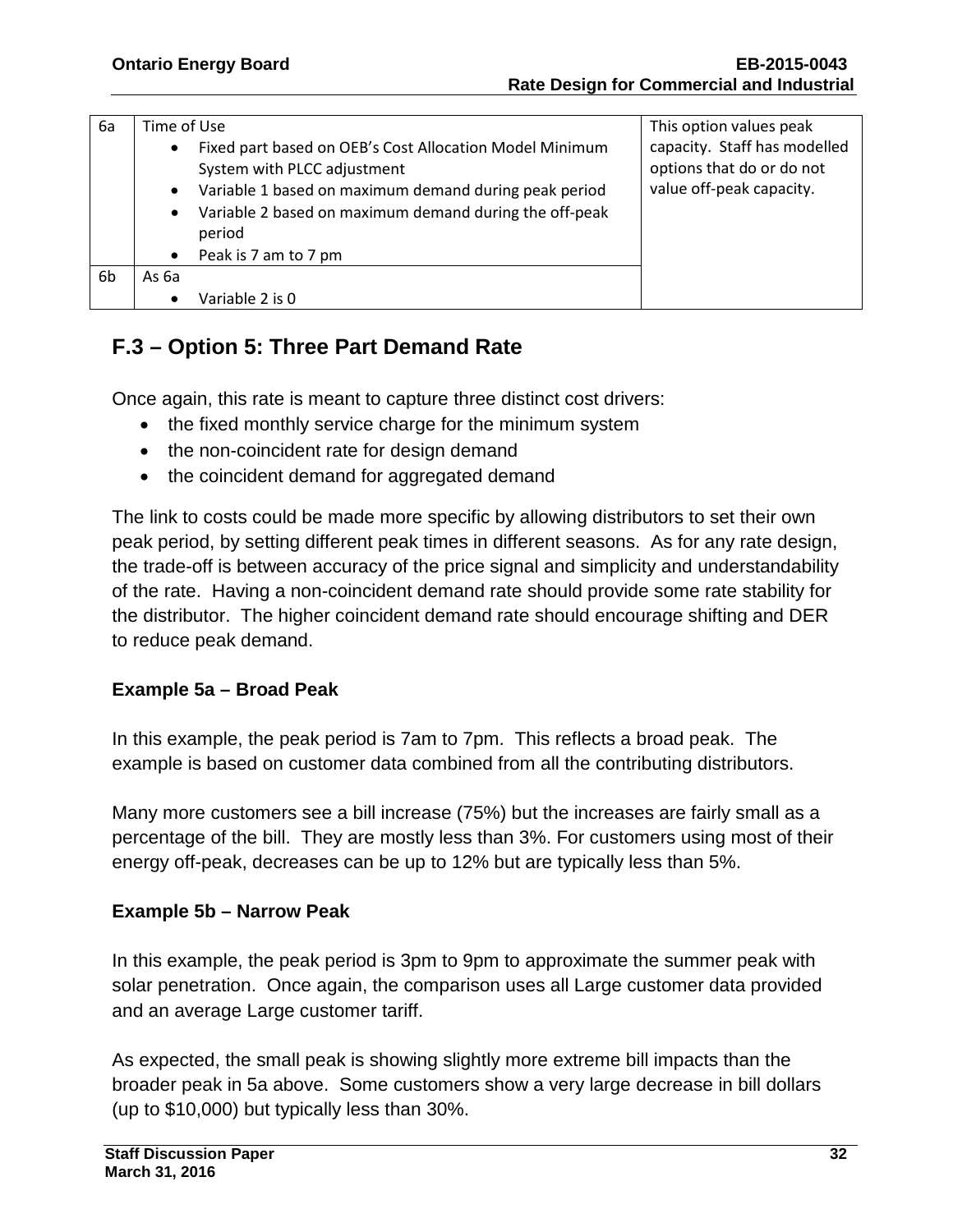Customer bill increases are generally less than 3% or \$3000 per month.

## <span id="page-34-0"></span>**F.4 – Option 6: Time of Use**

In this option, there is the monthly service charge and two distinct variable charges. There is one rate applied to the maximum demand during the peak hours and a separate rate applied to the maximum demand during the off-peak hours. It will never be the same measurement.

This simple model of peak and off-peak charges may be simpler for customers to understand compared to the more cost-reflective three part rate although that is likely less of a consideration for Large customers

#### **Example 6a – Off-peak Charge**

In this example, there is an off-peak charge that may or may not represent the connection demand. It ensures that the distributor will derive some revenue from offpeak use.

The bill impacts are more symmetrical than the three part charge but generally larger in both dollar and percentages. Decreases are up to 20% and increases are up to 8%.

#### **Example 6b – Off-peak is Free**

In this example, the off-peak is considered to have no value and consequently has no charge. This is an extreme example.

The lack of off-peak charge seems to make up for the higher on-peak charge. Bill changes are less than with the off-peak charge. Bill increases are mostly less than 10% and decreases are less than 5%.

This rate should encourage peak shifting. The lack of off-peak revenue except for the fixed charge is risky for the distributor. There could be significant revenue losses from DER and load shifting.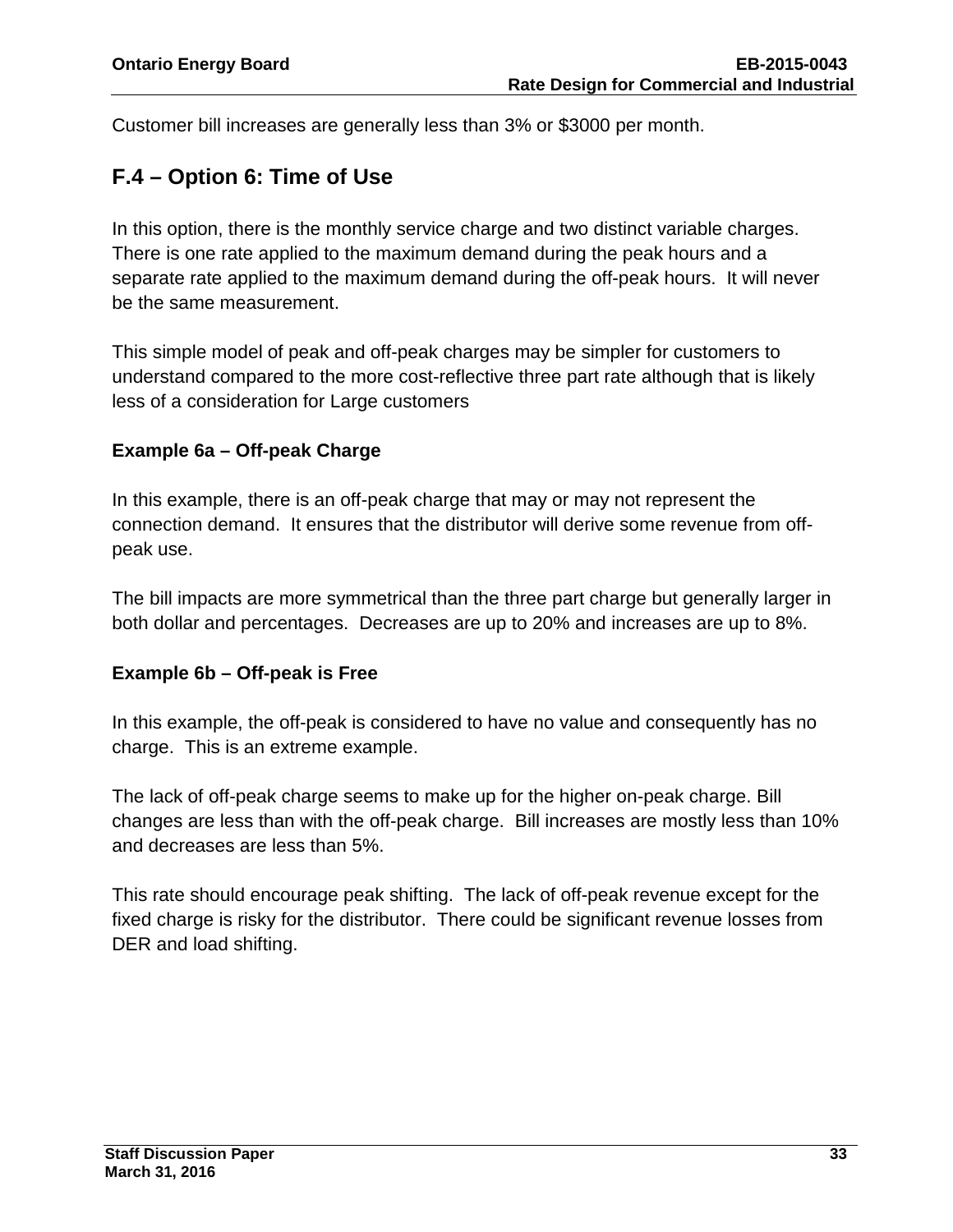# <span id="page-35-0"></span>**G – Credits for Distributed Energy Resources**

Customers vary by the size of their connection, their demand on the system and the way they interact with the grid. All of these can be taken into account in designing rates. Customers that are sophisticated enough to have generation on premises can understand that benefits are locational and must be automatic or under the control of the distributor. It may be possible to design underlying rates that avoid having special classes for distributed generation including rates that are appropriate for net metering for each rate class.

The benefits to the system from distributed energy resources are highly dependent on the source, the location, the availability and the controllability. Those benefits include voltage regulation, frequency response, and load control. The value of these benefits to distribution systems is entirely dependent on location and the distributor's ability to control them.<sup>37</sup>

Storage or demand response that the distributor can depend on (i.e. is under its control) can be used to defer or avoid capacity investments. Generation that provides automatic voltage support can take the place of distributor-owned equipment. The same resources in other places may not be of any benefit to the system.

Businesses that install generation or storage or who are willing to have their load controlled by third parties in exchange for bill reductions are sophisticated about their energy use. We can take advantage of these prosumers' higher level of engagement and better understanding of the electricity system to design credits (or allowances) for benefits from DER.

Thus credits could be determined and apply to specific customers in the same way that customer-owned transformer credits apply to Large classes now. The credits would be applicable if otherwise the distributor would have to pay for the benefit provided. E.g. Demand response or load control (either through reducing load or cycling storage at appropriate times) can delay upgrading capacity in an area; or voltage support can avoid investment in capacitor banks.

OEB staff sees a number of ways that these could be incorporated.

<span id="page-35-1"></span> $\overline{a}$  $37$  or to respond automatically to system conditions such a frequency response. In Europe, automatic frequency response is part of the requirement for distributed generation installations and is manufactured into the equipment.